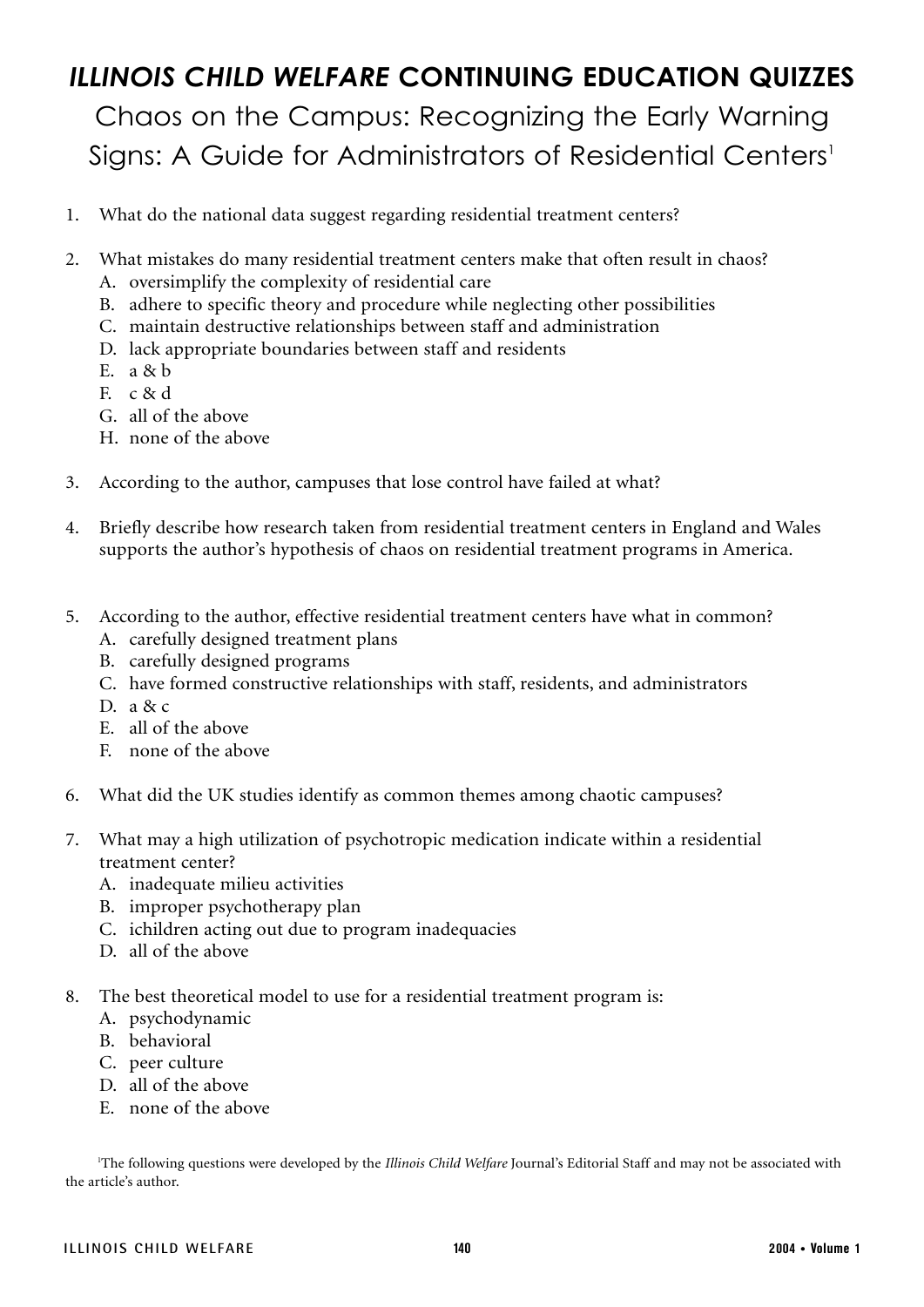- 9. According to Fritz Redl, what must personnel do?
	- A. be college educated
	- B. have experience in working with troubled youth
	- C. deeply care about the clients they serve
	- D. c & d
	- E. all of the above
- 10. What must professionals working in residential treatment settings be aware of in using theory to treat youth?
- 11. Directors of residential treatment centers are responsible for deciding:
	- A. which treatment methods to impose
	- B. rules and regulations for residents and staff
	- C. program implementation
	- D. all of the above
	- E. none of the above
- 12. According to Fritz Redl, what does the term "feeding them" mean?
- 13. When personnel costs are dramatically exceeding the budget, what is likely occurring? Check all that apply
	- A. high turnover of staff
	- B. staff working overtime
	- C. employing too many staff members
	- D. excessive absenteeism among staff members
	- E. providing excessive benefits to staff members
- 14. Briefly describe the "Rule of Three Kids" principle.
- 15. As a social worker, how would you consult with staff of a residential treatment center using the above principle in relation to the unit's problem of nightly riots?
- 16. Unclear objectives, inadequate staff training and social isolation of unit were all problems associated with what common theme among the United Kingdom's chaotic campuses?
	- A. management
	- B. policy
	- C. practice
	- D. staff and administration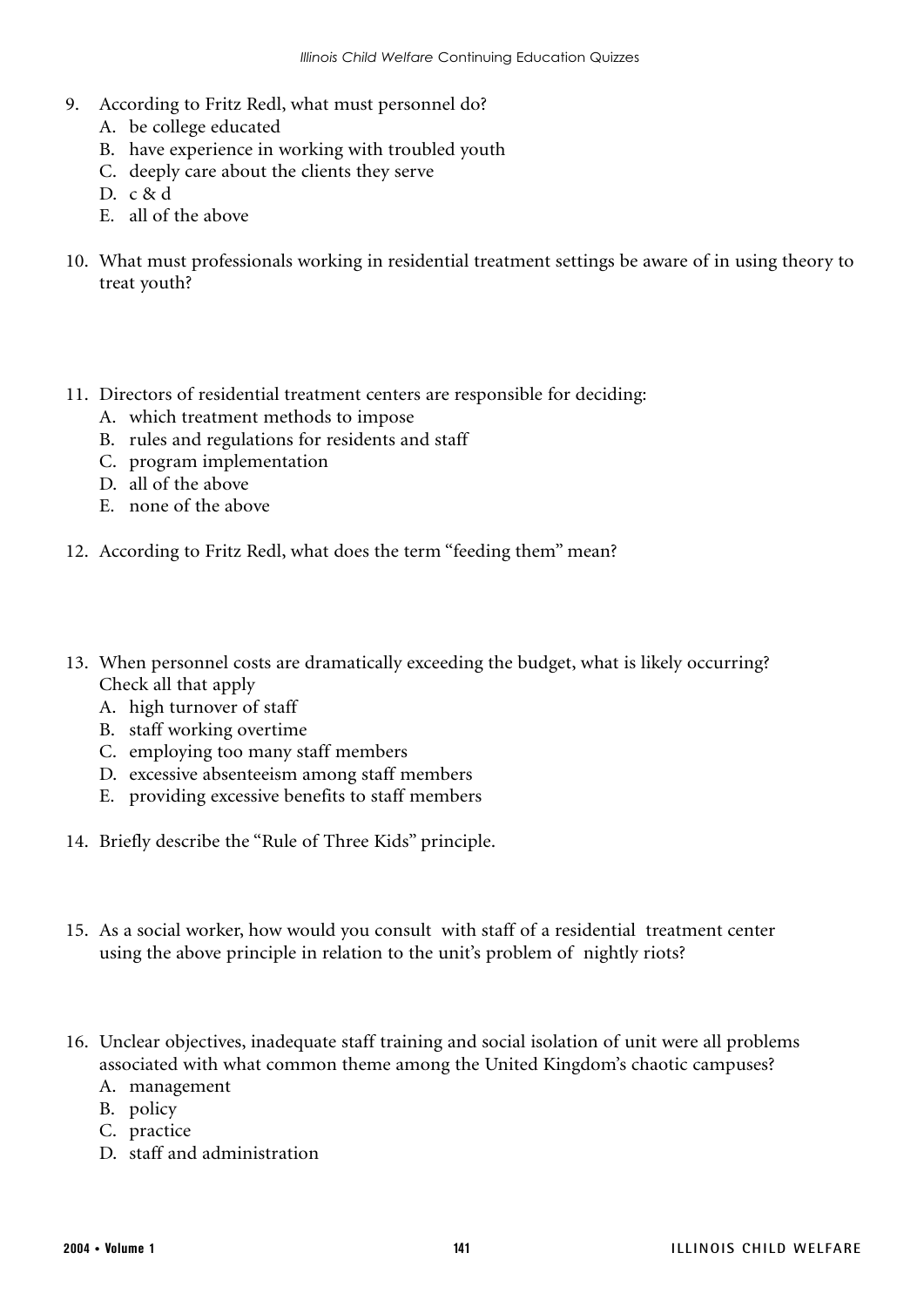- 17. According to Oberholzer, what are the core critical elements of a therapeutically contained environment?
- 18. Why is so little written about the seriousness associated with work in residential settings? A. difficult to disguise institutions in the written literature
	- B. impossible to identify specific problems
	- C. uncooperative staff and administration
	- D. all of the above
- 19. The author stressed the need for a residential treatment center to conduct and organize it's programs to be what?
	- A. appropriately funded
	- B. structured
	- C. well-managed during evening hours
	- D. all of the above
	- E. none of the above
- 20. According to Durkin's research, why would staff members of chaotic campuses feel the need to cover up institutional problems such as sexual abuse?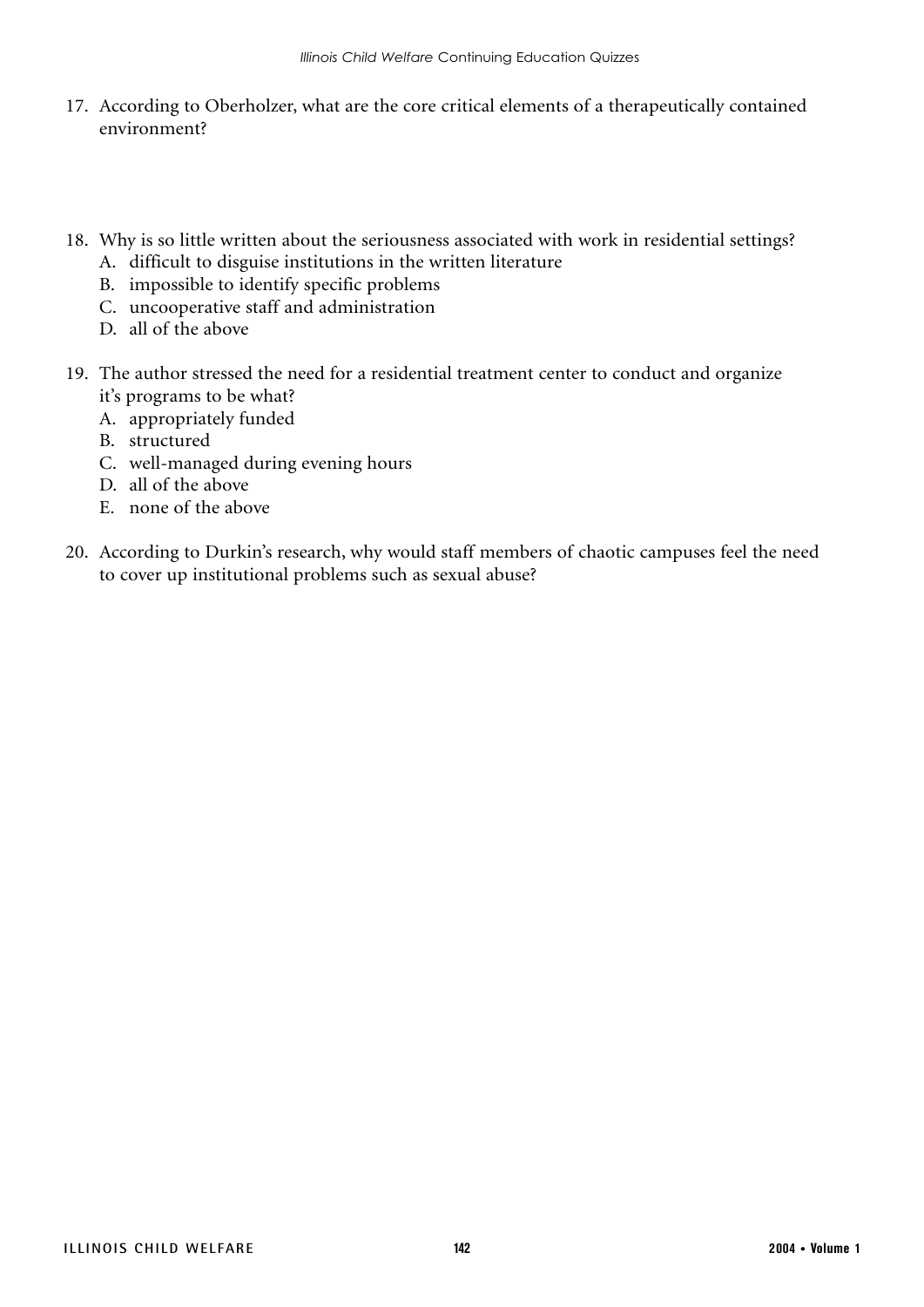# *ILLINOIS CHILD WELFARE* **CONTINUING EDUCATION QUIZZES** Helping Foster Parents Manage the Addiction to Unhappiness in their Foster Children: A New Approach to Preventing Placement Failures in Foster Care and Adoption Settings<sup>1</sup>

- 1. What are some popular explanations for the perplexing and self-destructive behavior some foster children manifest after being placed in good foster homes?
	- a. Identification with the aggressor
	- b. Testing the foster parents' limits
	- c. The child has a genetically bad temperament
	- d. The child has little capacity for intimacy
	- e. All of the above
- 2. When young children are treated abusively or neglectfully, they usually:
	- a. Recognize that something is very wrong and retreat from that relationship.
	- b. Identify whatever treatment they receive as ideal caregiving and seek more of that kind of treatment.
- 3. Understanding the child's learned need for unhappiness is very important for caregivers because:
	- a. Understanding the child will help the caregivers to avoid taking the child's negativity personally.
	- b. Understanding the child will help caregivers avoid responding negatively as the child expects them to.
	- c. Understanding the child will help caregivers to help the child increase her tolerance of intimacy.
	- d. All of the above.
- 4. Regardless of how antisocial or self-destructive they may have become, all children have some part of them that still wants love and affection.
	- a. true
	- b. false
- 5. Babies and young children believe that whatever they experience (good or bad) is always intended by their caregivers, and is exactly what they deserve.
	- a. true
	- b. false
- 6. Babies and young children "throw their hearts" into recreating what they experience when they are with their first caregivers.
	- a. true
	- b. false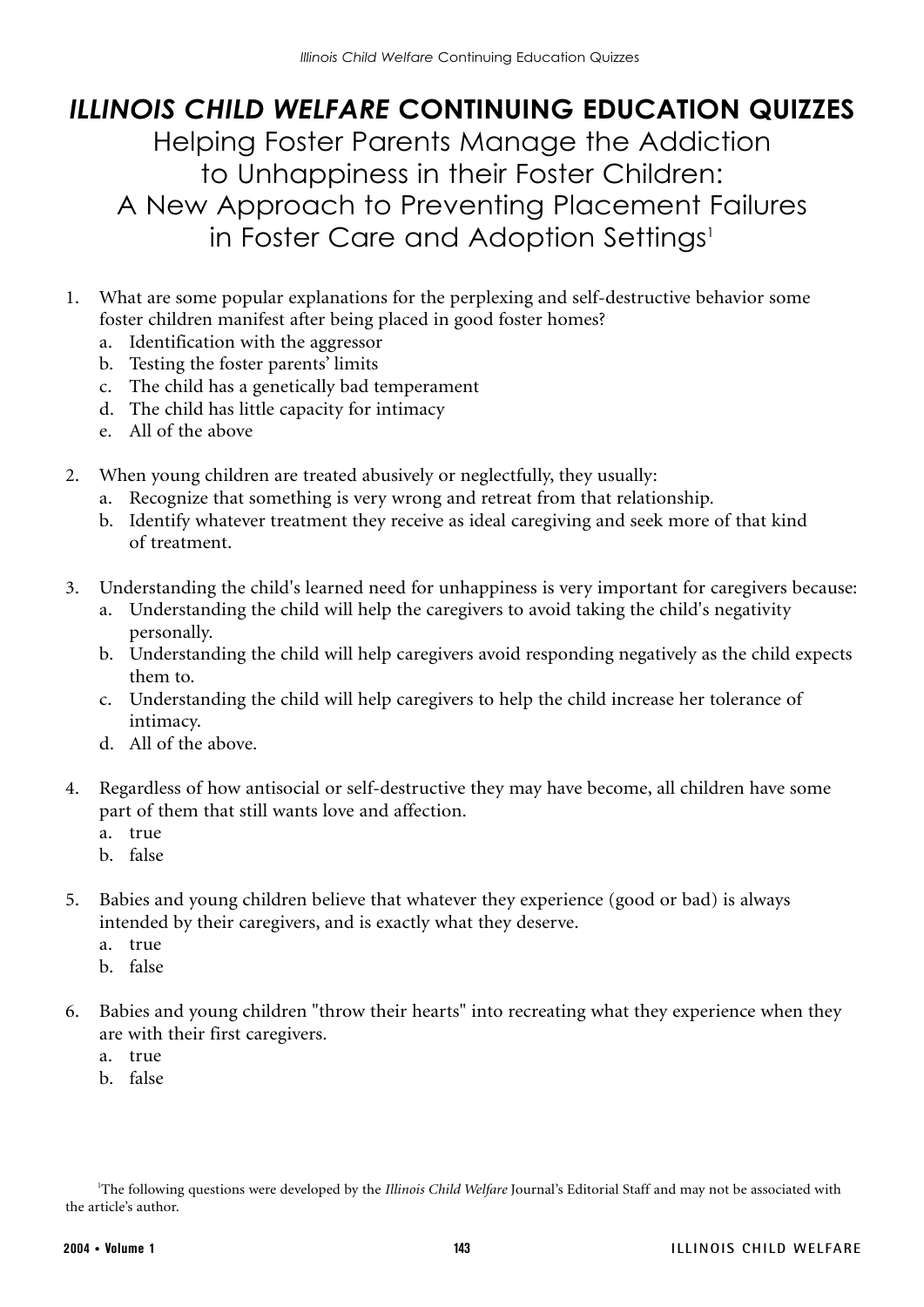- 7. Confusing the state of unhappiness with happiness occurs at a developmental stage that precedes:
	- a. language development
	- b. the onset of cognition
	- c. social interaction that would offer alternative caregiving experiences
	- d. all of the above
- 8. The emotional and behavioral symptoms babies and young children develop represent:
	- a. children's willful desire to be oppositional
	- b. children's unrecognized need to cause themselves and others extreme forms of unhappiness
- 9. When foster children throw temper tantrums the most helpful response the foster parent can offer is:
	- a. Send the child to her room for a timeout.
	- b. Understand what loss has contributed to the tantrum and offer the child comfort for that loss.
	- c. Deny the child's privileges until she learns not to throw tantrums anymore.
- 10. An aversive reaction to pleasure is:
	- a. The child's driven need to sabotage success by creating unhappy experiences when things are going well.
	- b. The child's desire to have the parent give her endless rewards when she behaves.
- 11. It is important for foster parents to recognize and understand the child's aversive reactions to pleasure because:
	- a. It will help them to avoid taking the child's behavior personally.
	- b. It will help them to understand that punishing the child will actually make a painful situation worse for everyone.
	- c. It will help them to recognize that the child is actually in pain in that moment and needs their help.
	- d. All of the above.
- 12. Use of discipline to curb children's acting out behaviors is counterproductive because:
	- a. Foster children unconsciously seek unhappiness, and punishment only serves to strengthen their motives to seek unhappiness.
	- b. It teaches children that the person with the power will usually use it to make them feel guilty and bad.
	- c. It teaches children to treat themselves harshly when they make a mistake
	- d. It teaches children to use whatever power they have to force others to do what they want.
	- e. All of the above
- 13. Loving regulation is a more effective way to respond to children's symptomatic behaviors because:
	- a. It does not gratify children's motives to make themselves unhappy.
	- b. It disconnects the punitive and manipulative components from discipline, leaving the parent with the choice to regulate the child's behavior.
	- c. Children learn that they are free to disagree with their parents while still remaining close to them.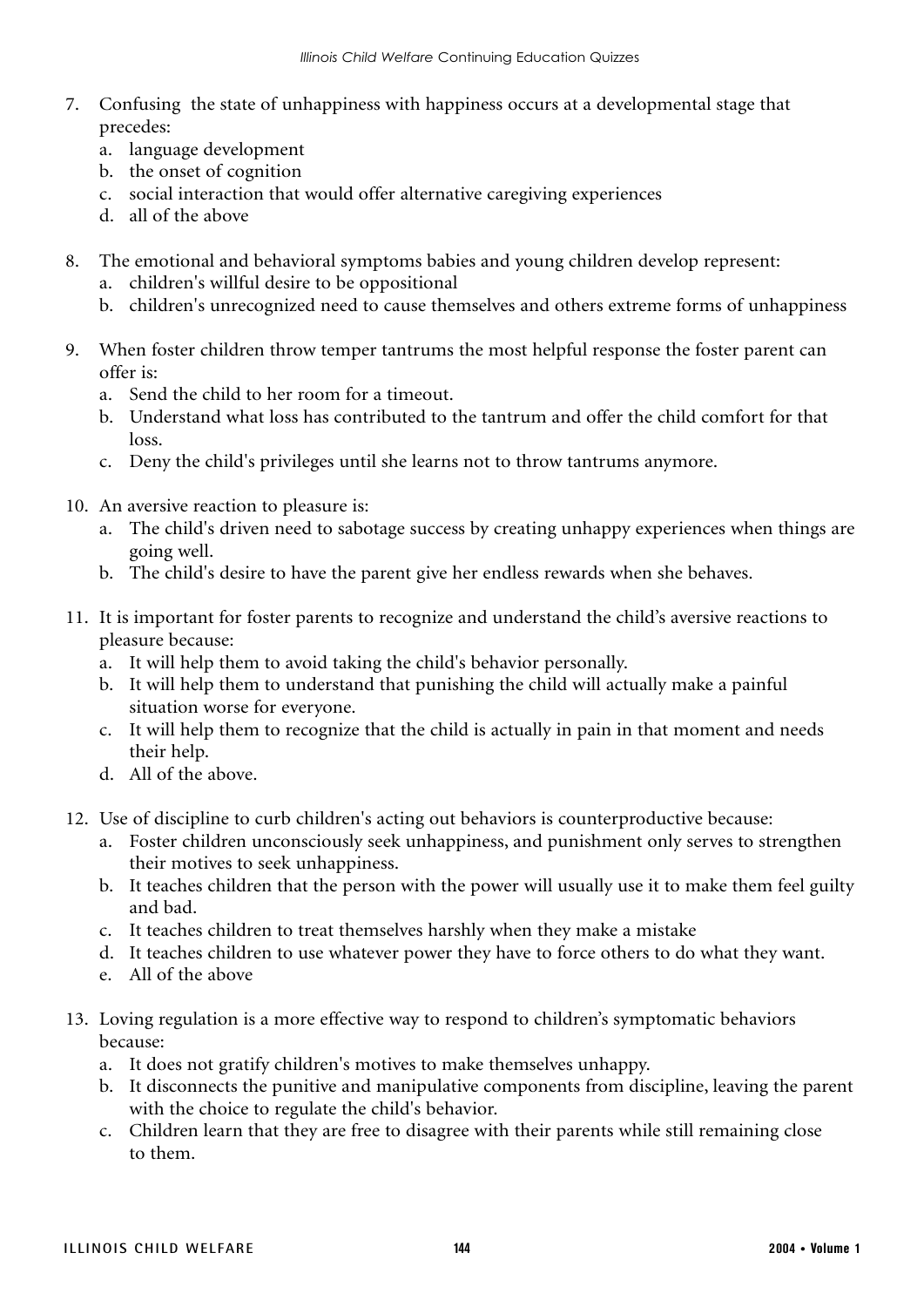- 14. Children learn to govern themselves effectively by:
	- a. Identifying with their parents' helpfulness and kindness toward them.
	- b. Identifying with their parents' stern disciplinary choices and harshness.
- 15. In what ways do rewards resemble punishment?
	- a. They both use coercion.
	- b. Their effects are similar in that children feel deprived and resentful when they do not receive a promised reward.
	- c. They both have the effect of alienating children from their parents.
	- d. They both gratify children's needs for unhappiness.
	- e. All of the above.
- 16. Caseworkers can help foster parents to understand foster children's reactive behaviors after a parental visit by:
	- a. Explaining to the foster parents that the child will try to comfort himself by recreating the way he feels when with the natural parent.
	- b. Suggesting that the foster parents not allow the child to isolate himself after a visit.
	- c. Helping the foster parents understand that the child has idealized the natural parents' caregiving.
	- d. Explaining to the child his learned needs for unhappiness.
	- e. All of the above
- 17. Caseworkers can play a vital role in reducing placement disruption by:
	- a. Helping foster parents understand children's aversive reactions to pleasure.
	- b. Helping foster parents anticipate when children's aversive reactions are likely to occur.
	- c. Helping foster parents to recognize the child's progress in the face of ongoing aversive reactions.
	- d. Helping the child to understand his aversive reactions.
	- e. Listening carefully to the foster parents' concerns and expressing appreciation for the parents' openness.
	- f. Helping the foster parents to recognize and anticipate their own aversive reactions.
	- g. All of the above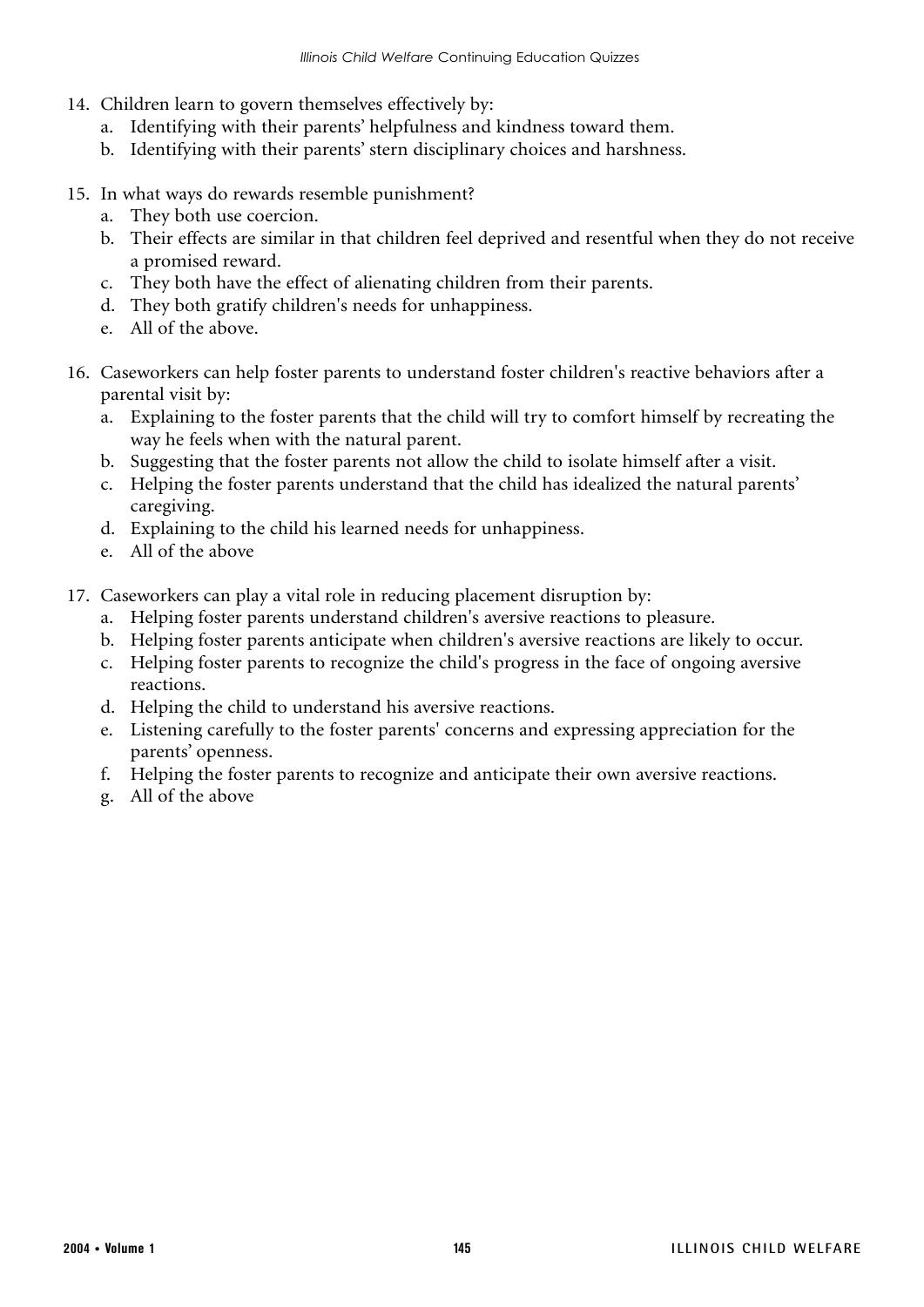### *ILLINOIS CHILD WELFARE* **CONTINUING EDUCATION QUIZZES** From Epiphany to Culture Change: Reflections on the Promise of Prevention<sup>1</sup>

- 1. For prevention efforts to be successful families must be reached because:
	- a.) families provide the first and most influential environment for each child.
	- b.) key developmental processes take place before the age when most children can be placed in programs that support learning and healthy socialization.
	- c.) the latest research on brain development shows that "windows of opportunity" must be capitalized upon at a time when children are still primarily with family members.
	- d.) the way children are treated impacts their interpersonal choices throughout life, meaning the effects of this treatment make their way into the social ecology shared by all.
	- e.) all of the above
- 2. The author discusses physical brain development and the "window of opportunity". What is meant by the "window of opportunity"?
- 3. Research on child abuse shows that it impacts
	- a.) the odds of future delinquency
	- b.) the likelihood of arrest as a juvenile
	- c.) adult criminality
	- d.) the likelihood that an individual will commit a violent crime
	- e.) all of the above
- 4. Early family support programs offered which of the following services to clients?
	- a.) child development information
	- b.) parent discussion groups
	- c.) social service resources for parents
	- d.) all of the above
- 5. Early family support programs shared which of the following assumptions:
	- a.) primary responsibility for child development lies within the family, and families need community support to raise their children.
	- b.) the cornerstone of a healthy society is assuring the well being of all families.
	- c.) children and families are part of an ecological system.
	- d.) families are empowered when they have access to information and resources, and when they take action to improve the well being of children and the community.
	- e.) all of the above
- 6. Recent research demonstrates that abuse and neglect early in life result in a host of problems in adulthood.
	- a.) true
	- b.) false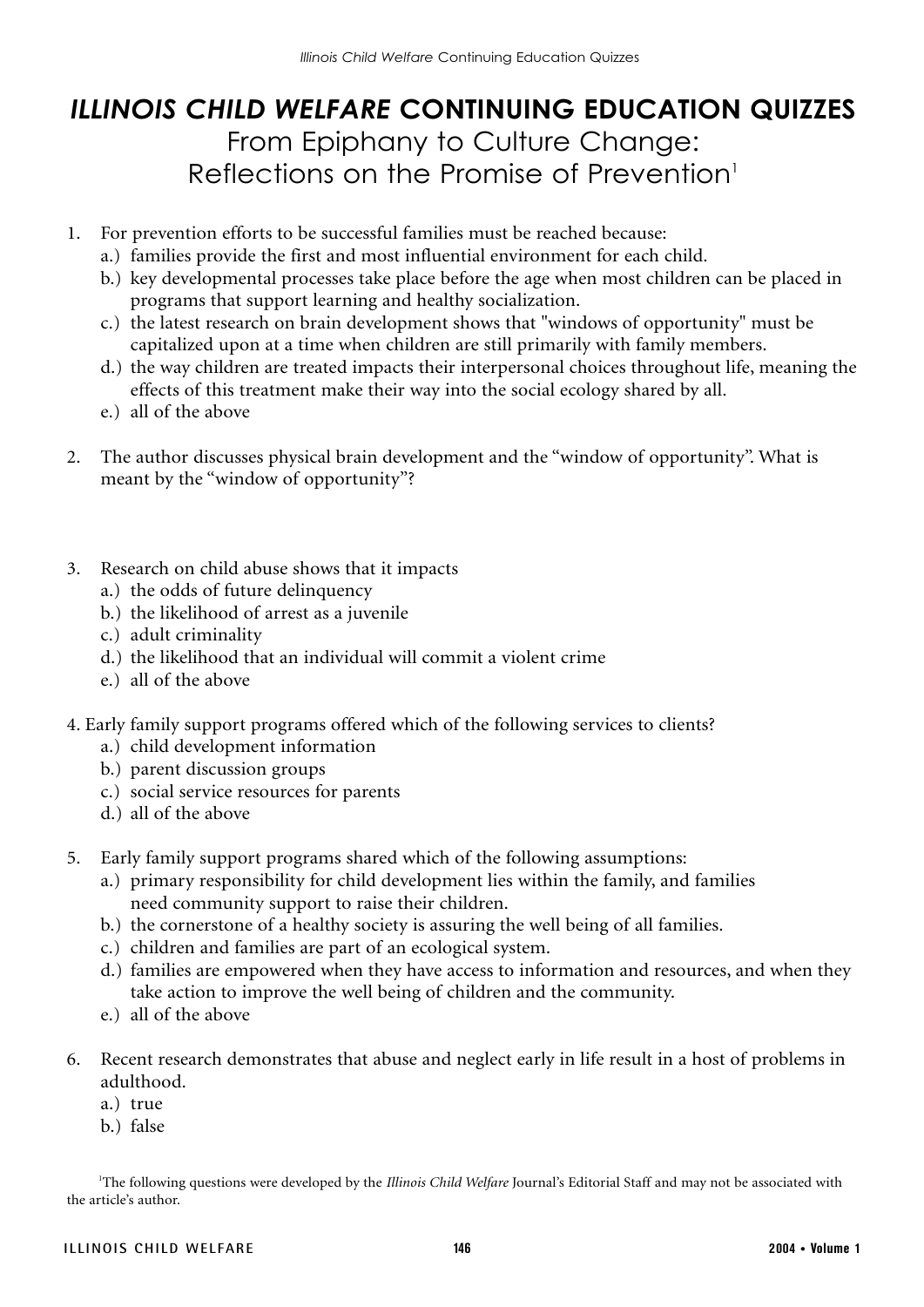- 7. Early family support programs adopted which of the following practice principles:
	- a.) build relationships based on equality and respect
	- b.) improve client access to needed resources
	- c.) involve families in all aspects of programming
	- d.) build on strengths to effect change
	- e.) celebrate diversity and affirm the cultural, racial and linguistic identity of families
	- f.) all of the above
- 8. Describe the reasoning behind changing the language used by family support groups from calling parents "clients" to "participants".
- 9. The conceptual shift in approach adopted by child welfare systems from child-focused to family-centered resulted in the adoption of family-centered strategies. Identify two of the strategies used.
- 10. Early childhood intervention programs, such as Early Childhood Family Education, have been found to positively impact which domains of children's functioning:
	- a.) cognitive development
	- b.) emotional development
	- c.) academic achievement
	- d.) economic self-sufficiency
	- e.) all of the above
- 11. The findings of Drs. Len Duhl and Trevor Hancock's report contributed to the legislation which resulted in Head Start being expanded to reach low-income pregnant mothers.
	- a.) true
	- b.) false
- 12. Early childhood programs also demonstrated direct cost savings for society through:
	- a.) children spending fewer years in special education programs
	- b.) individuals reaching higher earning potential
	- c.) fewer individuals on public welfare
	- d.) increased tax revenues from better paying jobs
	- e.) all of the above
- 13. Match the following prevention terms with their definitions:

| Primary prevention         | Treatment offered to those with problems to prevent future<br>problem recurrence                            |
|----------------------------|-------------------------------------------------------------------------------------------------------------|
| Secondary Prevention       | Services offered before problems arise                                                                      |
| <b>Tertiary Prevention</b> | Services targeted to reach those assessed as at high risk for<br>the development of a problem in the future |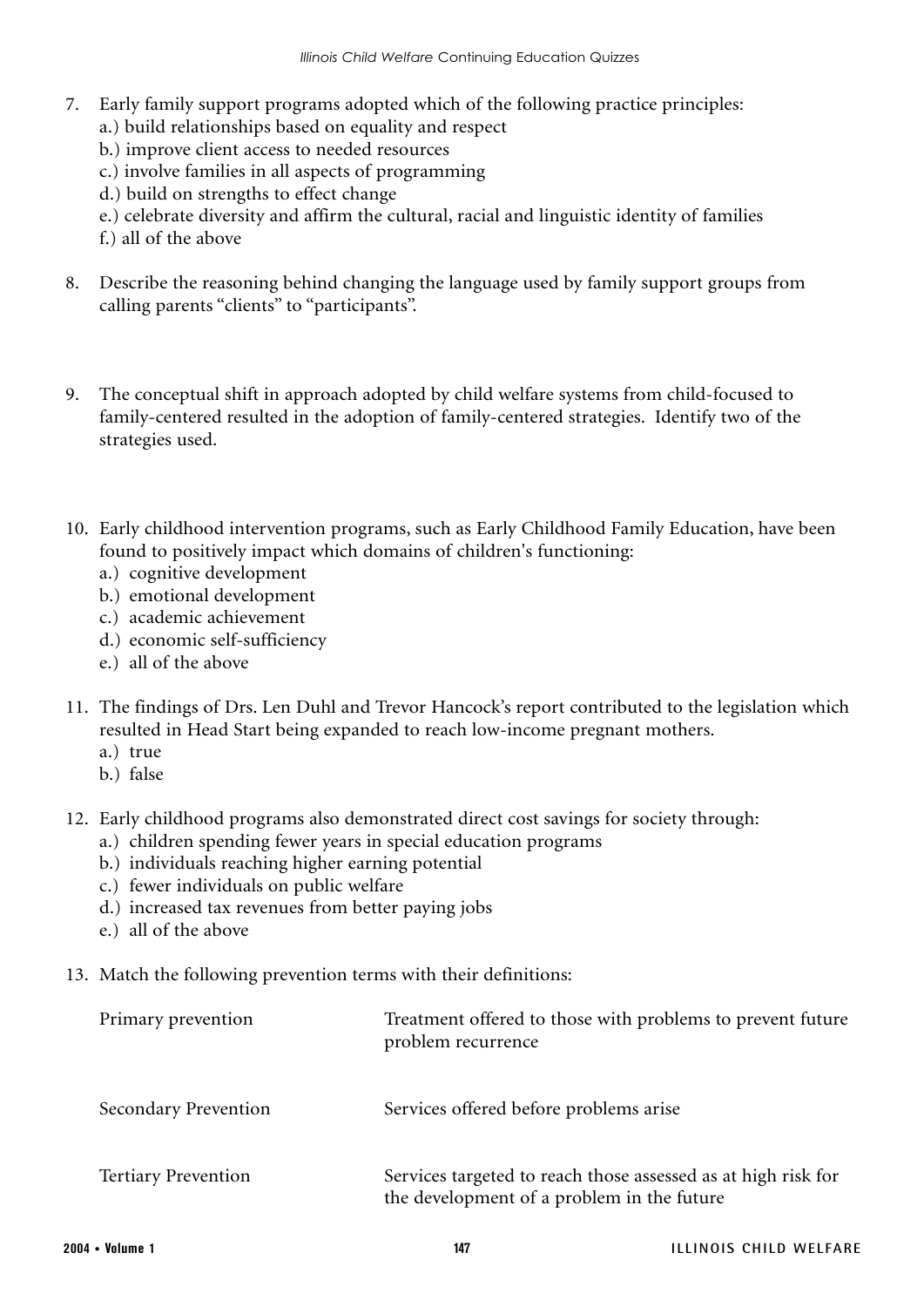- 14. Which of the following values must be espoused to shift the culture from a prevention approach to family and child health to a promotion approach?
	- a.) rugged individualism
	- b.) the interconnectedness of all beings
	- c.) individual responsibility
	- d.) collective responsibility
- 15. According to the author, what type of approach have States recognized as more effective at helping abused and neglected children?
- 16. Problems in children and families arise from a complex interaction of psychological, social and biological factors.
	- a.) true
	- b.) false
- 17. What is one of the imperatives for sustaining government funding for early childhood intervention programs?
- 18. Which of the following choices supported programs that favored prevention rather than treatment?
	- A. The healthy communities movement
	- B. The American Psychological Association
	- C. The General Assembly of North Carolina
	- D. A & C
	- E. None of the above
	- F. All of the above
- 19. Child welfare systems have changed their approach to helping abused and neglected children by embracing the belief that the best approach to protecting children is to strengthen their families.
	- a.) true
	- b.) false
- 20. A approach bolsters self-esteem and creates a supportive dynamic which helps the individual experience success in meeting immediate needs.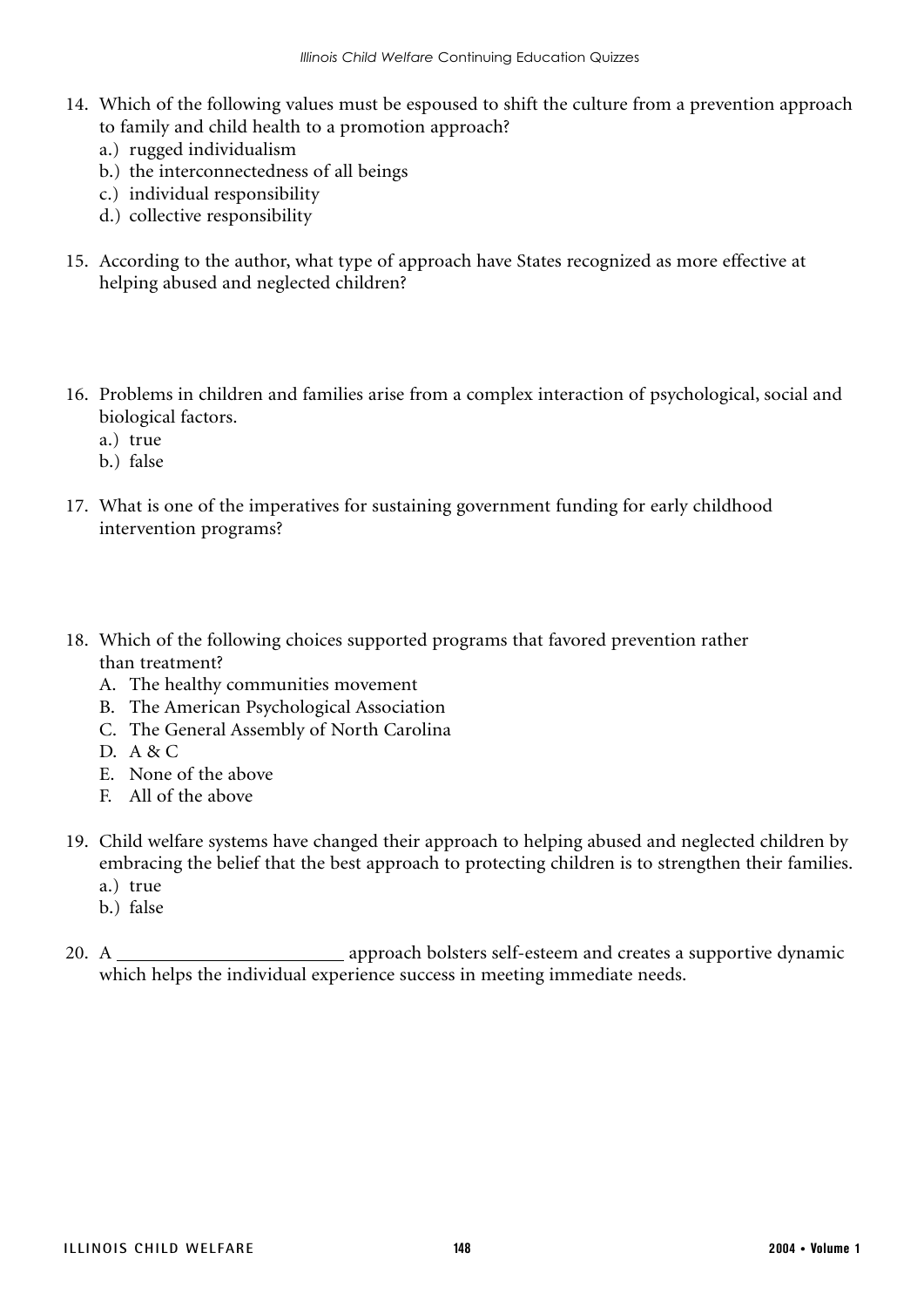# *ILLINOIS CHILD WELFARE* **CONTINUING EDUCATION QUIZZES** Reporting Child Abuse and Neglect: Good Faith Immunity for Health Care Providers<sup>1</sup>

- 1. Under the Illinois Abused and Neglected Child Reporting Act, good faith immunity was instituted to:
	- a. Give health care providers carte blanche in their decision to make reports of child abuse and neglect to protective services.
	- b. Overcome concern about potential liability in connection with making reports as required by law, and to encourage reporting.
- 2. Good faith immunity under this act is:
	- a. Immunity from any civil or criminal liability that might otherwise result from a report of child abuse by any person, institution or agency participating in good faith in the making of such a report, referral, or investigation of abuse/neglect.
	- b. Immunity afforded caregivers or other persons who inadvertently abuse or neglect children while doing their best to care for those children.
- 3. A case that is frequently cited as evidence of the usefulness of this provision under the Act is: a. Lehman v. Stephens
	- b. Moore v. Sims, 442 U.S. 415
- 4. On appeal the plaintiffs in Lehman challenged the immunity provisions of the Reporting Act. The court then reviewed the nature and scope of the immunity provided by the act and clarified that the act does not afford absolute immunity but rather good faith immunity, and that the good faith of reporters is to be presumed. The fact that the act does not afford absolute immunity to reporters means that:
	- a. Plaintiffs may question and challenge in court whether reporters acted in good faith in making a report.
	- b. Since good faith on the part of reporters is presumed, it is impossible to challenge the legitimacy of the reporters' intentions.
- 5. Rebutting the presumption of good faith can be accomplished by:
	- a. Pointing out that those making the report have a grudge against the abused child's parents.
	- b. Providing evidence of palpable, wrongful conduct.
- 6. A case that successfully rebutted the presumption of good faith was:
	- a. Lipscomb v. Sisters of St. Francis Health Services.
	- b. Alsager v. Iowa, 406 F. Supp. 10.
- 7. On appeal, in Lipscomb v. Sisters of St. Francis the plaintiff argued that:
	- a. The child's being subjected to questioning about child abuse and multiple vaginal examinations despite the receipt of information that the initial urinalysis had been misidentified, and that there was no evidence of sexual abuse, constituted sufficient evidence to question the good faith of the defendant.
	- b. It was unreasonable and cruel for the hospital to keep her daughter on Christmas day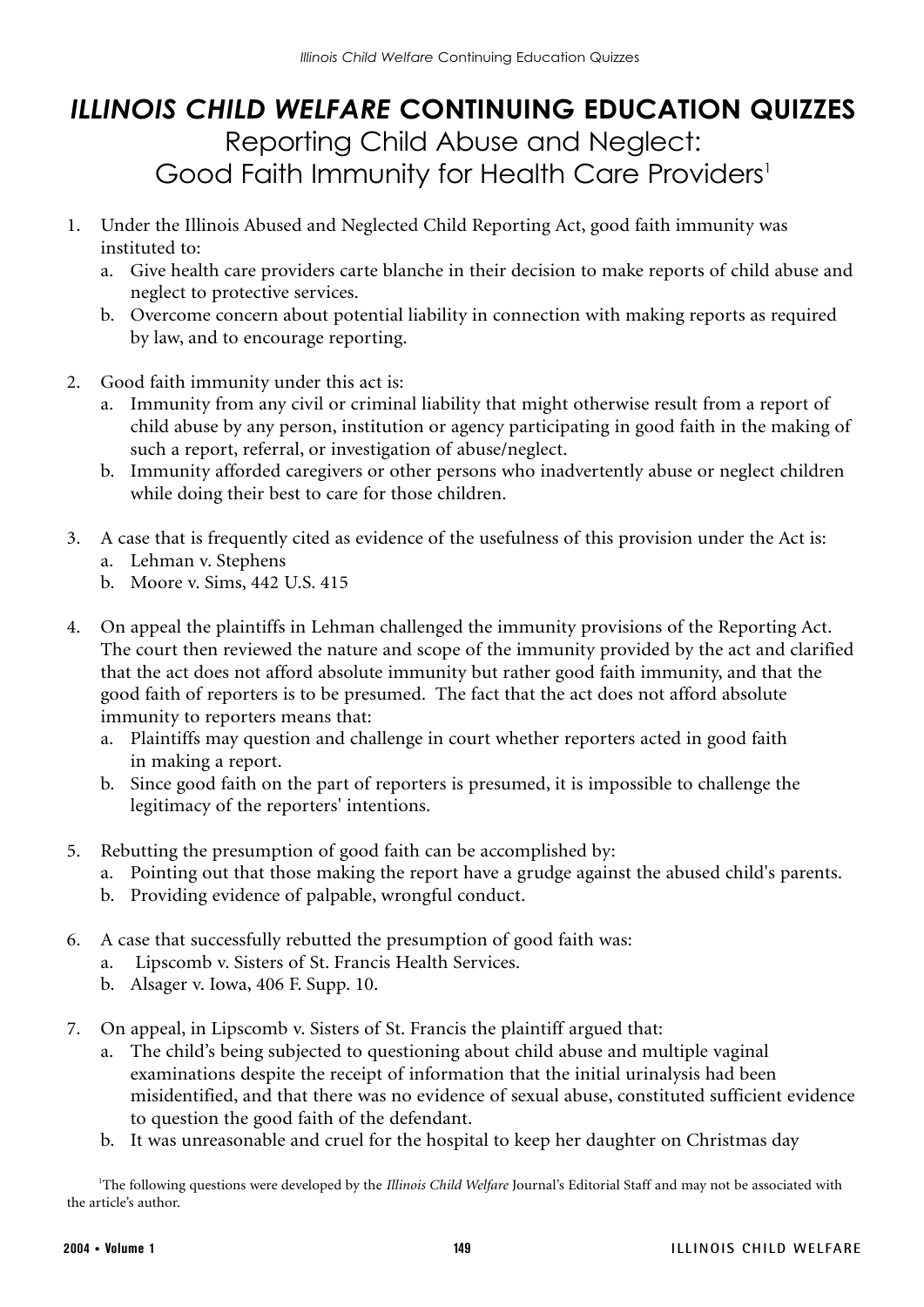- 8. In Lipscomb the court held that:
	- a. the allegations in the complaint, along with the plaintiff 's affidavit, raised questions of fact sufficient to rebut the presumption of good faith on the part of hospital staff.
	- b. The presumption of good faith may be rebutted under the "bursting bubble" theory.
	- c. A and B
- 9. If there is a medical misdiagnosis of child abuse the medical professional making the wrongful diagnosis would be denied section 9 immunity under the Reporting Act.
	- a. true
	- b. false
- 10. If there is negligent conduct on the part of a health care provider separate and distinct from actions necessary to make a diagnosis or report of child abuse, the provider would be denied immunity under the Reporting Act.
	- a. true
	- b. false
- 11. The mandate to report suspected child abuse is part of a comprehensive state plan to:
	- a. Identify parents in need of counseling or other services that would improve their parenting skills.
	- b. Protect the safety, health and best interests of children
	- c. Identify children who are living under very marginal conditions
	- d. Identify suspected abuse and neglect of children
- 12. Good faith immunity is limited to physicians, hospitals, and other health care providers.
	- a. true
	- b. false
- 13. According to the article, the act of diagnosing child abuse is immunized under the Act.
	- a. true
	- b. false
- 14. In Franciski v. the University of Chicago Hospitals the doctor's decision to cause a report to be made was based on:
	- a. complaints from the hospital staff about the parents' behavior
	- b. the seriousness of the baby's injury
	- c. the nature of the parents' outburst in the intensive care unit
	- d. all of the above
- 15. In legal cases where the good faith immunity of a mandated reporter is being questioned, the burden of proof is on:
	- a. the defendant
	- b. the plaintiff
- 16. In Franciski v. the University of Chicago Hospitals the court took seriously the doctor's concern about the parents' capacity to care for the baby because:
	- a. The court prefers to err on the side of believing professionals.
	- b. The Illinois law considers the possibility of future abuse as a basis for reporting.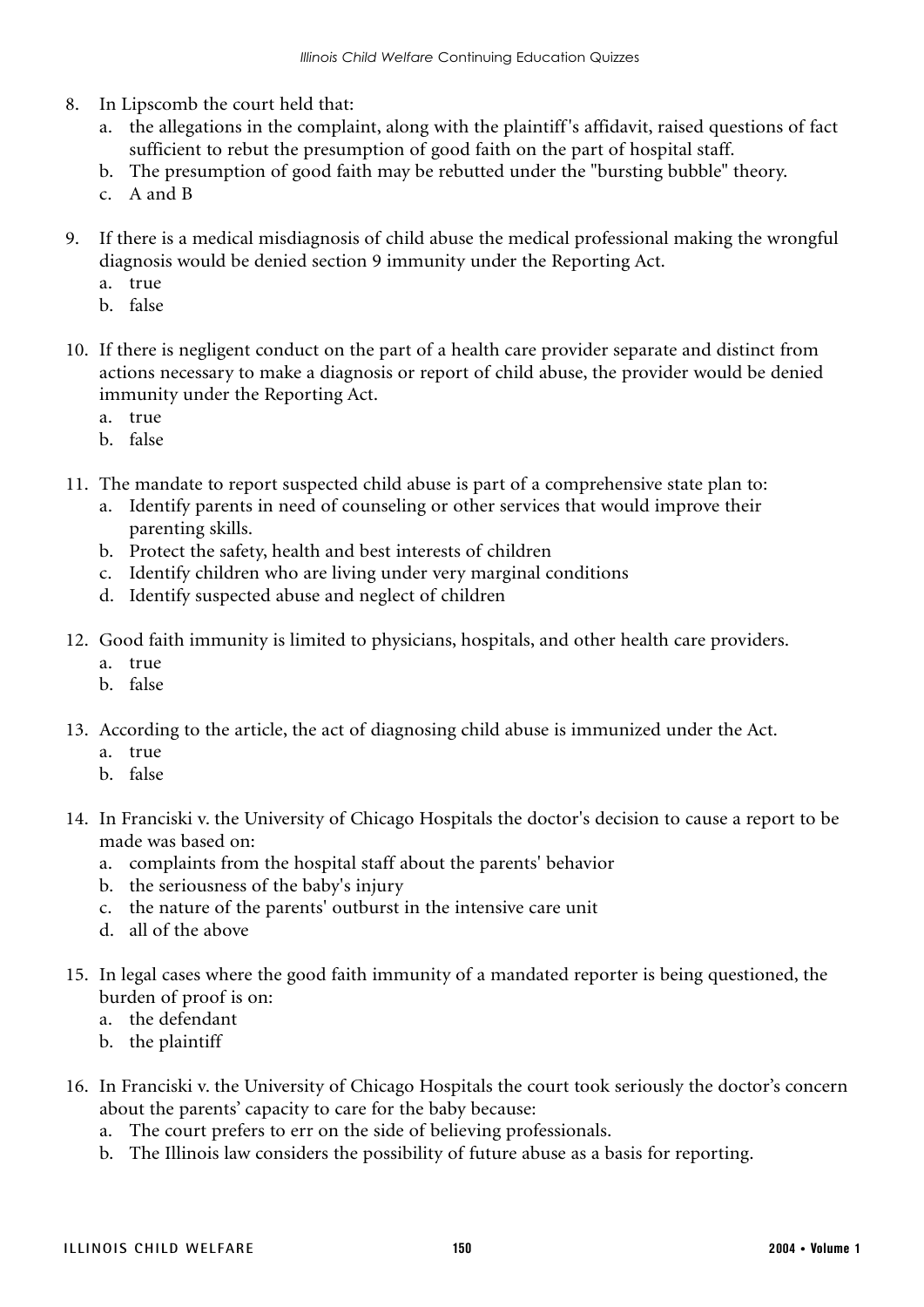- 17. In Franciski v. the University of Chicago Hospitals the parents had caused their baby's injury
	- a. true
	- b. false
- 18. Briefly explain what is meant by the "bursting bubble theory."
- 19. Briefly state the defendant's argument in Doe v. Winny.
- 20. What did the court decide in the case of Doe v. Winny?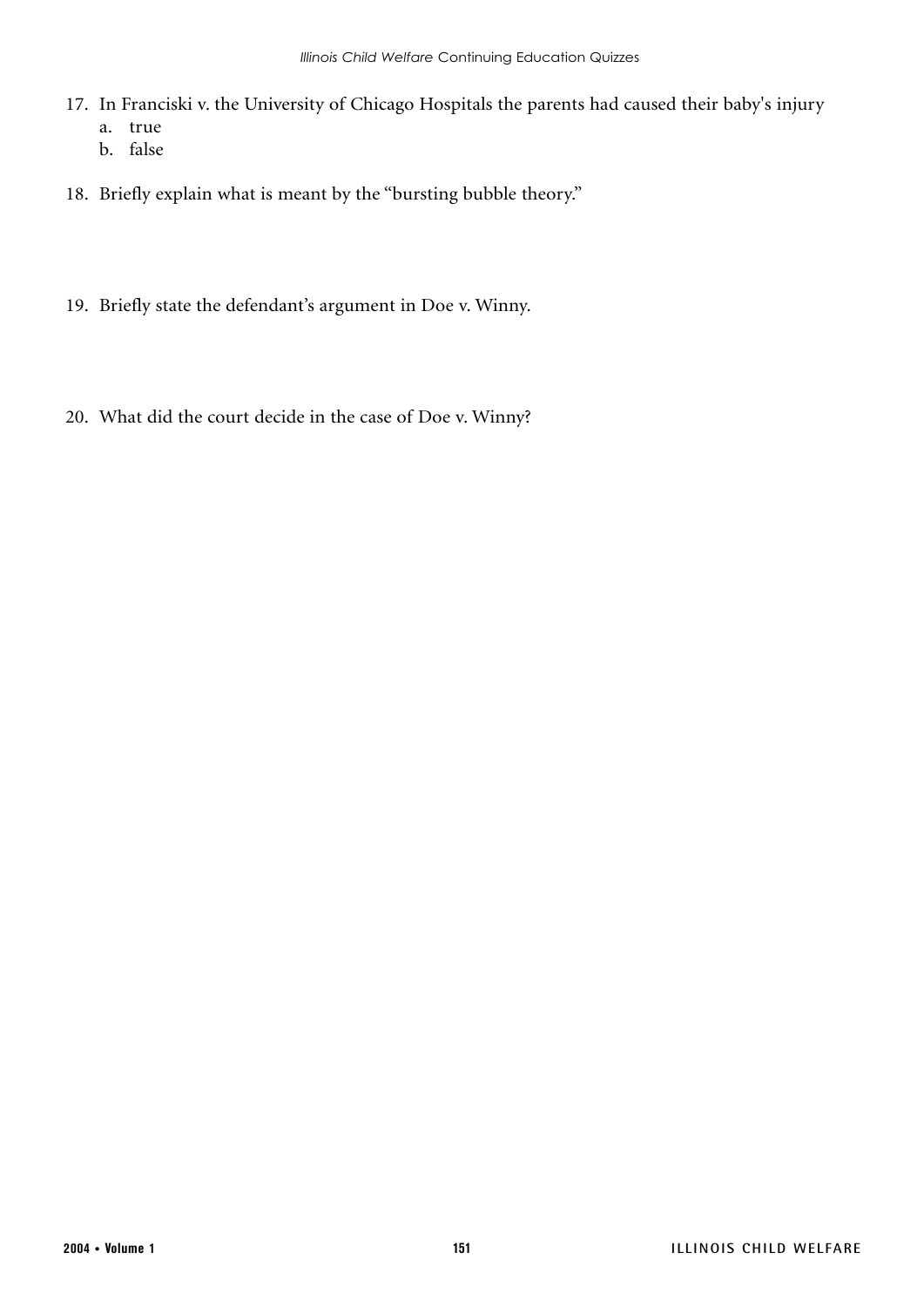# *ILLINOIS CHILD WELFARE* **CONTINUING EDUCATION QUIZZES** Sudden Infant Death Syndrome and Sudden Infant Death<sup>1</sup>

- 1. A diagnosis of SIDS is made when:
	- a.) there are no satisfactory explanations for an infant's death
	- b.) a baby under the age of 12 months is accidentally asphyxiated by being overwrapped for sleep, or from sleeping too close to others
	- c.) when the post mortem examination cannot determine the cause of death
	- d.) all of the above
- 2. International acceptance of a definition for SIDS is critical because:
	- a.) research on other causes of sudden infant deaths may not pertain to SIDS or to SIDS research
	- b.) investigators and pathologists need a clear way to discern SIDS deaths from sudden infant deaths by other causes
	- c.) families who lose an infant to SIDS need clear information about SIDS and how to prevent its recurrence
	- d.) all of the above
- 3. Infants are at higher risk of SIDS when:
	- a.) they come from families with a lower socioeconomic status
	- b.) they are born to mothers who did not seek full term prenatal care
	- c.) they are born to mothers who smoke or use drugs
	- d.) they are born premature and have low birth weight
	- e.) all of the above
- 4. SIDS deaths have been found to be unrelated to race or ethnicity
	- a.) true
	- b.) false
- 5. A baby's sleeping position has been determined to be one of the most important risk factors in prevention of SIDS deaths. The most dangerous sleeping position is:
	- a.) face down
	- b.) on the baby's side
	- c.) on the baby's back
- 6. A SIDS diagnosis can be distinguished from suffocation via post mortem examination
	- a.) true
	- b.) false
- 7. Despite the plethora of research seeking causes of SIDS deaths, the diagnosis of SIDS remains a diagnosis of exclusion. This means that:
	- a.) there must be an absence of significant pathology
	- b.) the baby's death remains unexplained after a thorough case examination, including a complete autopsy, a thorough death scene examination, and a review of the clinical history
	- c.) both of the above
	- d.) there must be a finding of significant pathology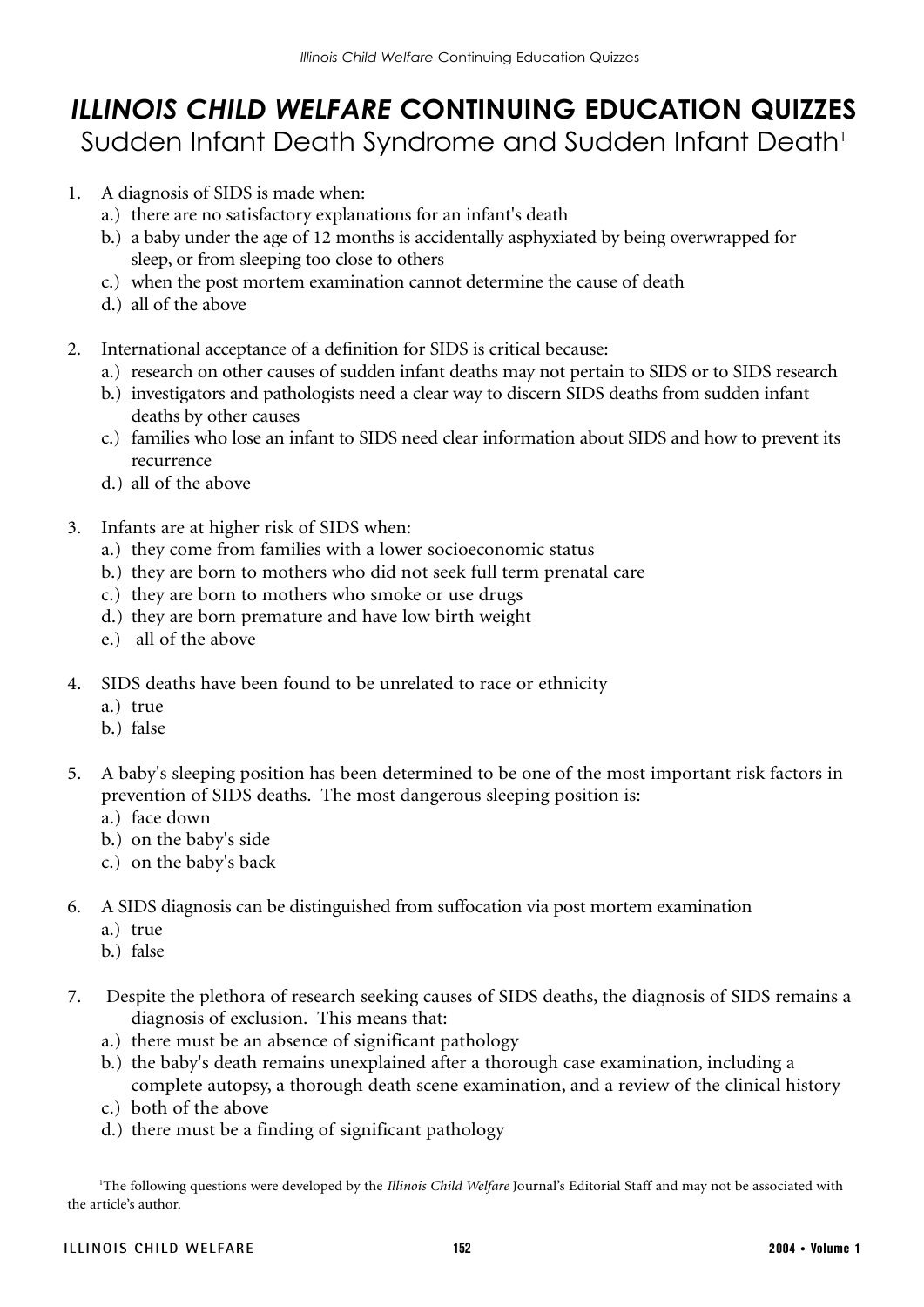- 8. Infant deaths caused by Munchausen's Syndrome by Proxy have been mistaken for SIDS
	- a.) true
	- b.) false
- 9. Which of the following clinical conditions have been found to be associated with sudden infant death?
	- a.) metabolic disorders
	- b.) congenital cardiac anomalies
	- c.) infections (myocarditis, sepsis, pneumonia, meningitis)
	- d.) all of the above
- 10. Evaluation of SIDS cases can be improved by:
	- a.) a universally accepted definition
	- b.) use of standard protocols
	- c.) thorough death scene investigations
	- d.) rigorous post mortem examinations
	- e.) all of the above
- 11. From the article, give two causes that have been proposed to explain SIDS.
- 12. What do the authors mean when they refer to SIDS as a "diagnosis in search of a disease"?
- 13. The NICHD definition for SIDS is widely accepted in the United States, but is less well accepted in other countries. Definitions that conflict with the NICHD definition may differ with respect to an association with .
- 14. Published research that purports to be relevant to understanding SIDS may actually cause confusion among pathologists, investigators, families and researchers because of the type of information lacking in the research studies. Name two things that published research often fails to provide that make it difficult to determine its applicability to SIDS.
- 15. If a baby's sudden death reveals evidence of possible asphyxia, inflicted injury or natural disease, a diagnosis of SIDS is warranted.
	- a.) true
	- b.) false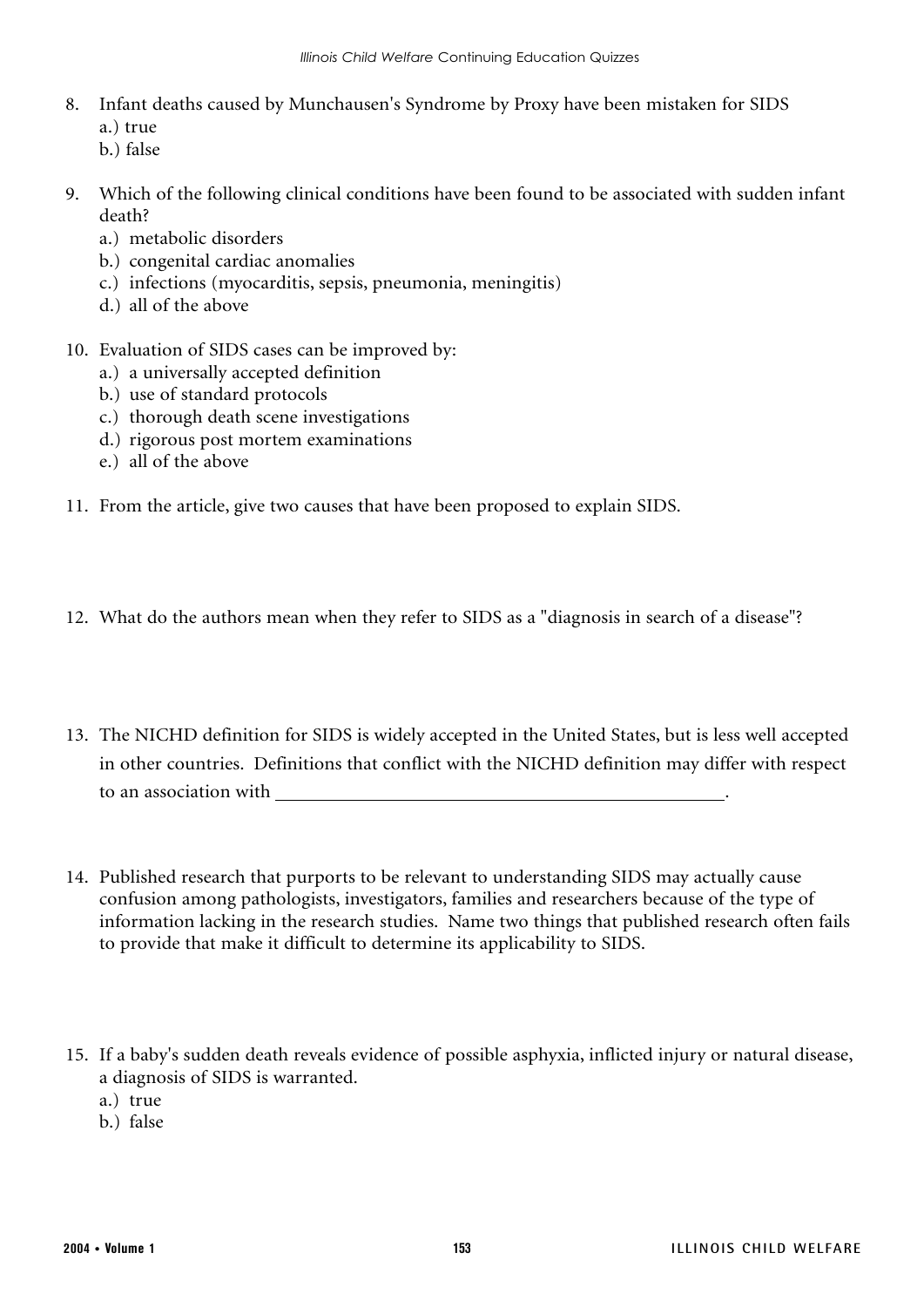- 16. List some of the advice that the Back to Sleep Risk Reduction Program urges parents to heed in order to reduce the risk of SIDS.
- 17. According to the authors some babies who were diagnosed as having died of SIDS might have survived had they not been exposed to cigarette smoke.
	- a.) true
	- b.) false
- 18. What are some factors that make diagnosing SIDS more difficult among isolated indigenous groups?
- 19. According to the authors, the presence of intrathoracic petechiae is found in more than 80% of SIDS cases, and the distribution of the petechiae raises the possibility that the terminal mechanism in these deaths is
- 20. Explain why it would be counterproductive to use diagnostic terminology such as "sudden infant death syndrome with myocarditis" or "cardiovascular causes of SIDS" such as myocarditis, rhabdomyomas and congenital heart disease.

.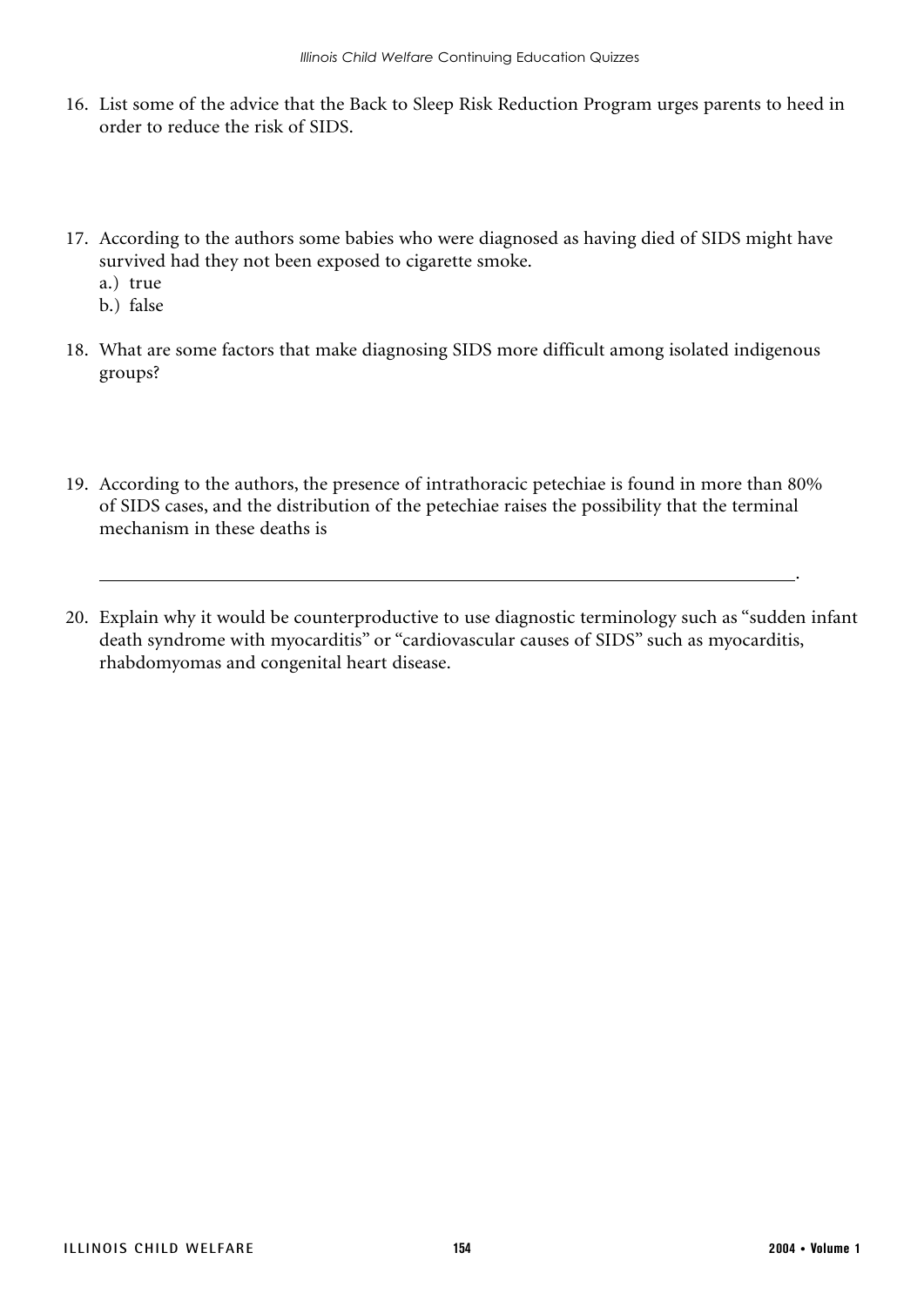## *ILLINOIS CHILD WELFARE* **CONTINUING EDUCATION QUIZZES** A Successful Failure: Difficult Questions for the Interface between the Adoption and Safe Families Act and the Therapeutic Process<sup>1</sup>

- 1. What is the significant difference between the Adoption and Safe Families Act of 1997 and the Adoption Assistance and Child Welfare Act of 1980?
	- A. reunification of the family
	- B. mandated reporting
	- C. safety of the child
	- D. all of the above
- 2. What were the two key provisions of the Adoption and Safe Families Act (ASFA) of 1997?
- 3. As a social worker, how would you begin to explain why adoption rates have increased as a result of enacting ASFA?
- 4. Which heuristic(s) did the author utilize in this article? Place an X next to all that apply.
	- A. psychoanalytic theory
	- B. developmental theory
	- C. cognitive theory
	- D. behavioral theory
	- E. object relations theory
	- F. attachment theory
	- G. interpersonal relationship theory
- 5. Who hypothesized that early infant relationships with caregivers influenced the person throughout their lifespan?
	- A. Stern
	- B. Freud
	- C. Maslow
	- D. Winnicott
- 6. According to Erikson, the identity of the child is established through which three relationships?
- 7. Through which dependence phase does Winnicott propose that assuring an infant support, protection and safety leads to the infant's security of attachment?
	- A. absolute
	- B. relative
	- C. toward independence
	- D. holding environment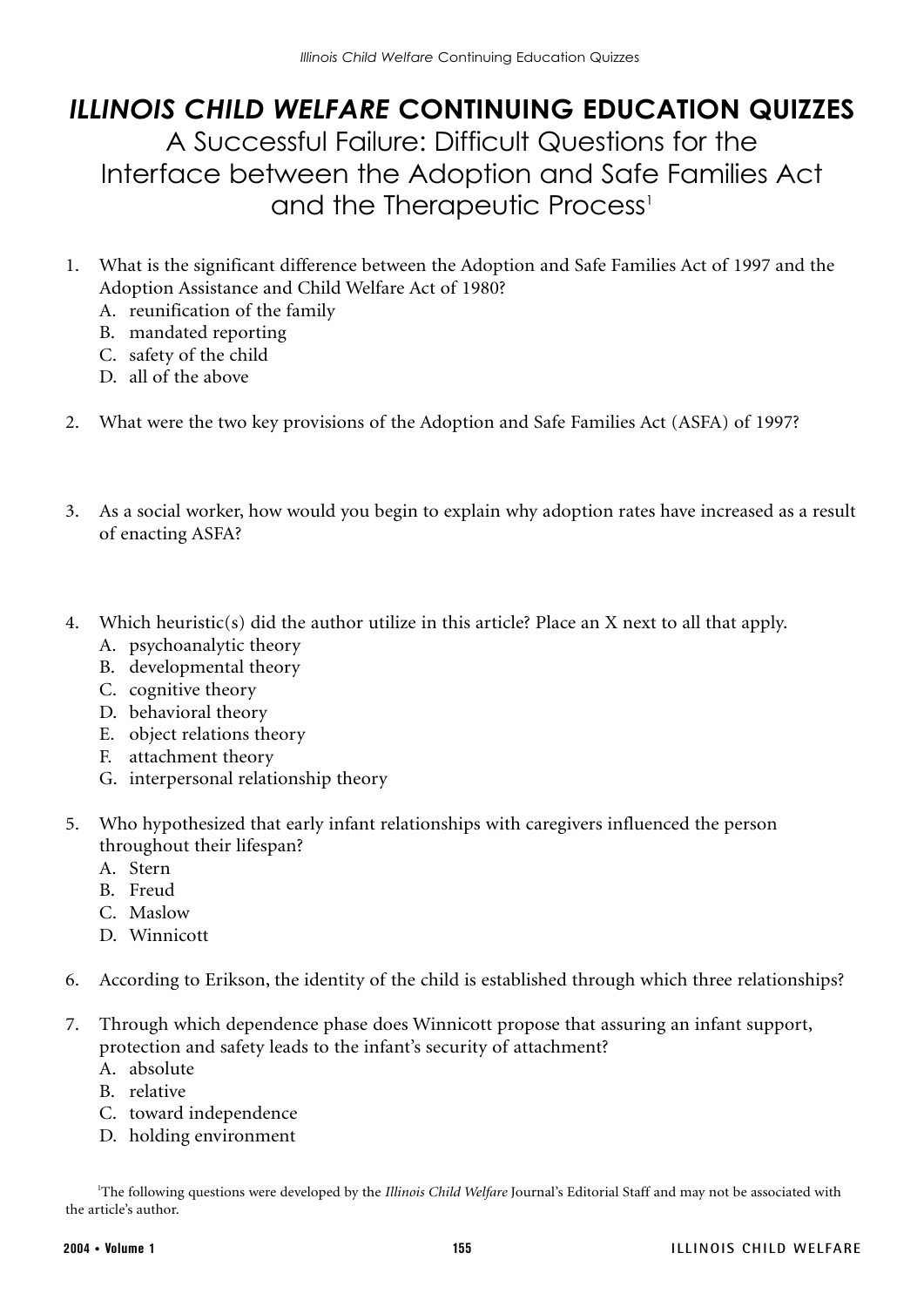- 8. Which theorist(s) hypothesized that the infant is an active participant in forming an attachment with the caregiver?
	- A. Erikson
	- B. Ainsworth
	- C. Winnicott
	- D. Anna Freud
	- E. Sigmund Freud
	- F. Bowlby
	- G. a & b
	- H. b & f
- 9. What two major categories of attachment did Ainsworth identify in infancy?
- 10. According to Winnicott, what does the infant utilize in learning to be alone in the presence of the mother and in the development of ego relatedness?
	- A. relative dependence
	- B. transitional object
	- C. holding environment
	- D. transitional phenomenon
	- E. b & d
	- F. b, c, & d
	- G. all of the above
	- H. none of the above
- 11. Winnicott considered psychopathology to be a result of what?
- 12. Identify the four themes in Daniel Stern's framework for assessing a new mother's development.
- 13. As a social worker, identify an implication of using the above framework within the field of child welfare.
- 14. In the case vignette, what did the therapist do to help Sally modulate her outbursts?
	- A. created boundaries
	- B. set appropriate limits
	- C. listened to the outbursts
	- D. provided a safe environment
	- E. all of the above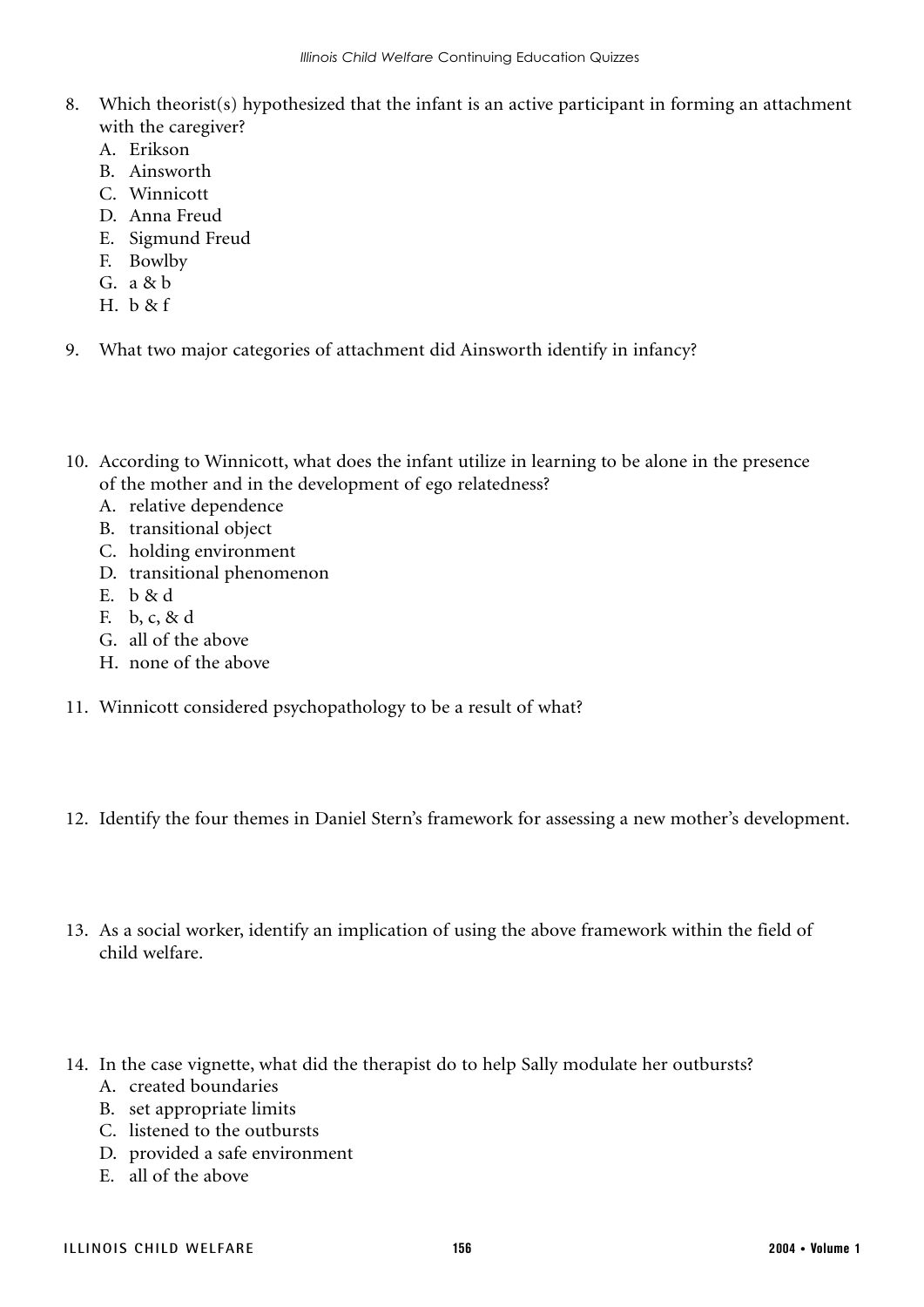- 15. After Sally's second decompensation she returned to the agency feeling abandoned and starving. In response to this the therapist provided a meal and an empathetic ear. Therapeutically, what were the therapist and agency providing Sally?
	- A. a free meal
	- B. a new experience
	- C. transitional phenomenon
	- D. all of the above
- 16. What early psychosocial factors compromised Sally's well-being as both a child and an adult? Please list.
- 17. Towards the end of therapy Sally was able to recognize her daughter's happiness and stability in remaining in the foster parent's home. According to Winnicott, what did Sally develop?
	- A. capacity for concern
	- B. capacity for empathy
	- C. relative independence
	- D. absolute independence
	- E. none of the above
- 18. As a social worker in the position of a caseworker or therapist, what is the first thing you would do in working with a client like Sally?
- 19. Which two theories did the therapist use most in treating Sally?
	- A. psychoanalysis and behavioral theories
	- B. attachment and object relations theories
	- C. ego psychology and interpersonal relationship theories
	- D. object relations and cognitive theories
- 20. As a therapist working with child welfare issues similar to those presented in the case, how would you personally deal with the conflicts faced with abiding by the ASFA time regulations for family reunification?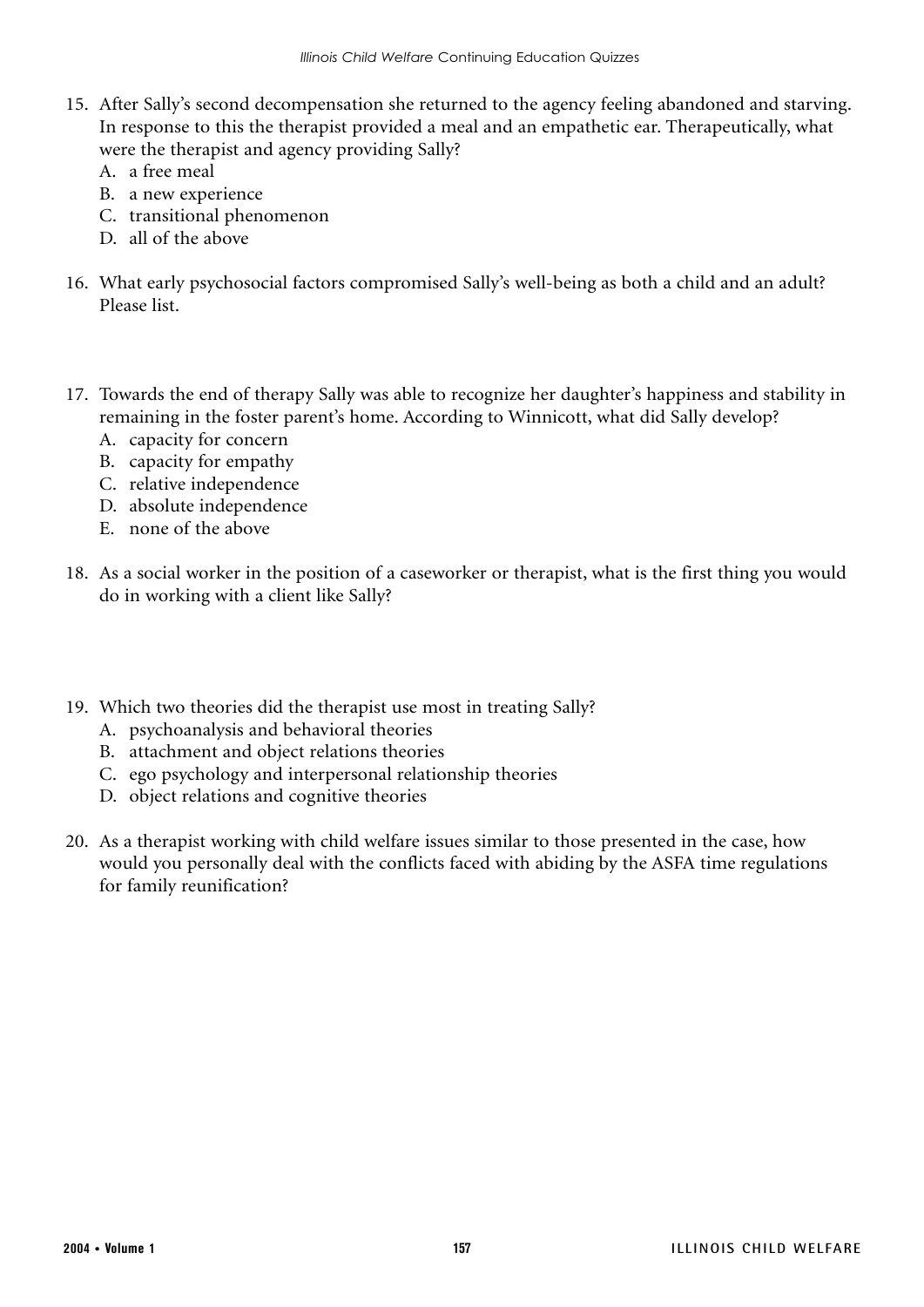# *ILLINOIS CHILD WELFARE* **CONTINUING EDUCATION QUIZZES** Letters to my 'Uncle Long Legs': A Case Illustration of Letter Counseling to Children<sup>1</sup>

- 1. According to a recent survey and census data, parent-child relationships in Hong Kong have been strained by which of the following factors:
	- a.) rising divorce rates
	- b.) economic recession
	- c.) pressure on parents to work longer hours
	- d.) parent-child conflict around traditional cultural values
	- e.) all of the above
- 2. What was the major reason provided by the article that described why children wrote to Uncle Long Legs?
- 3. The traditional Chinese value known as filial piety is understood to be:
	- a.) the belief that siblings should work together for the good of the entire family
	- b.) the belief that children must accept their parents' judgment as unquestionable and subordinate their interests to those of their parents.
- 4. According to the author, in Hong Kong children's self-esteem is determined largely by
	- a) academic competence
	- b) positive peer socialization
	- c) the accumulation of wealth
	- d) superior athletic prowess
- 5. During which developmental period do children begin to develop a concept of self and a search for identity?
- 6. Some positive aspects of letter counseling are:
	- a.) the child can write when she wants to and needs no appointment
	- b.) the child controls the process of disclosure as well as the end product
	- c.) emotions that are difficult to verbalize may be more easily expressed in written form
	- d.) there is an absence of confrontation
	- e.) the writing process may serve to mentally organize recalled events and desensitize painful affect
	- f.) all of the above
- 7. According to this article, the Hong Kong education system views to be one of the most significant indicators of productivity and competence.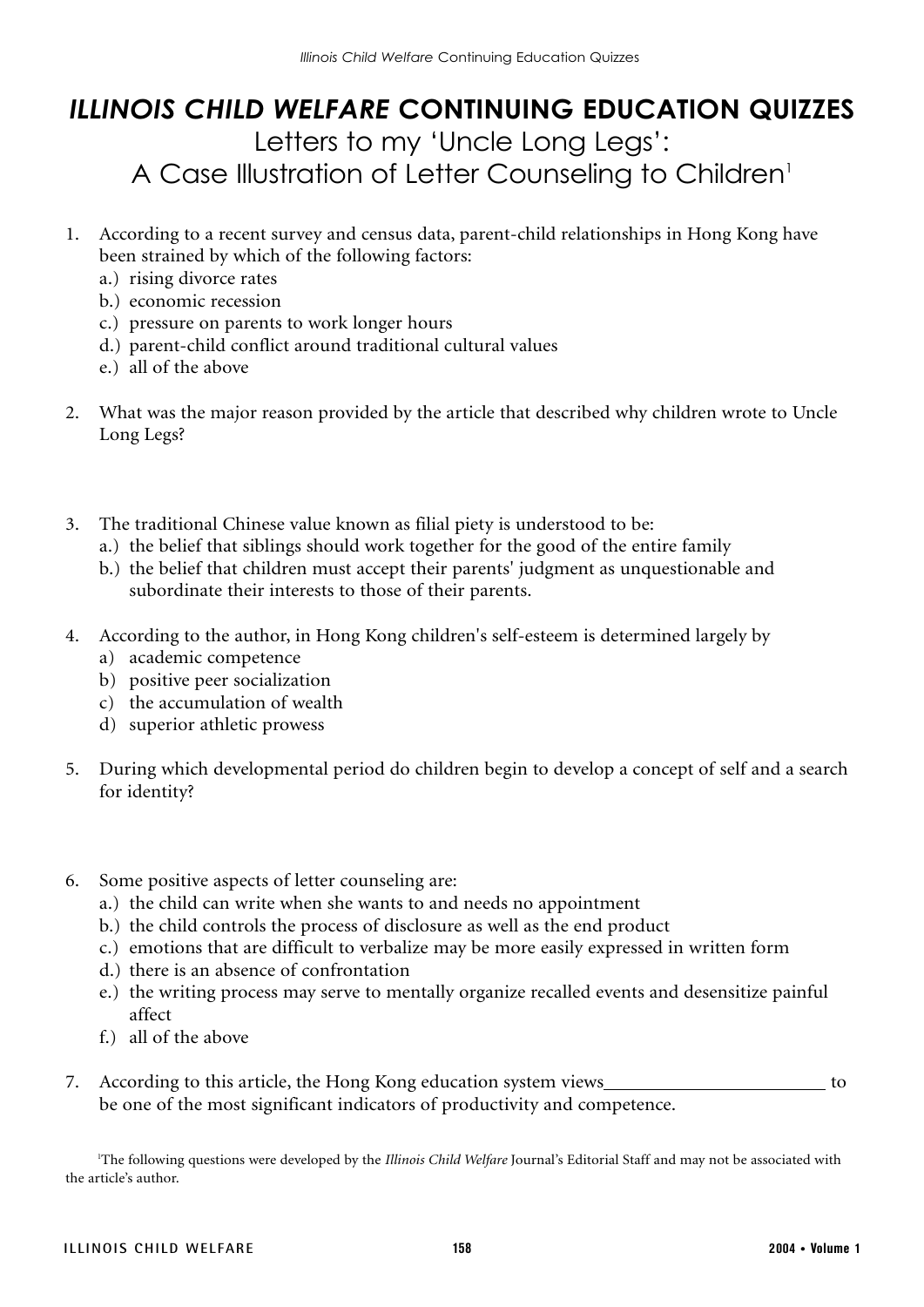8. Briefly describe the rationale behind assigning one counselor for each child.

- 9. Letter counseling has been used as a treatment option for:
	- a.) parent-child conflict
	- b.) conduct disorder
	- c.) marital therapy
	- d.) grief resolution
	- e.) child sexual abuse
	- f.) all of the above
- 10. Using your answers from question #9, describe possible psychological symptoms children may experience if they are deprived of these supports.
- 11. In Hong Kong letter counselors must be licensed mental health professionals prior to receiving children's letters
	- a.) true
	- b.) false
- 12. According to the article, what are the key socialization agents that affect a child's development?
- 13. Letter counselors are expected to demonstrate which of the following values in their written responses to clients:
	- a.) demonstrate care for the client and consideration of the possible impact of the response
	- b.) show empathy, acceptance and respect for the client
	- c.) validate and normalize the client's experience
	- d.) focus on client strengths
	- e.) take action if the client discloses abuse, risk of harm to self or others, or suicidality
	- f.) all of the above
- 14. The article states that most of the Uncle Long Legs' volunteers are skilled in which professions?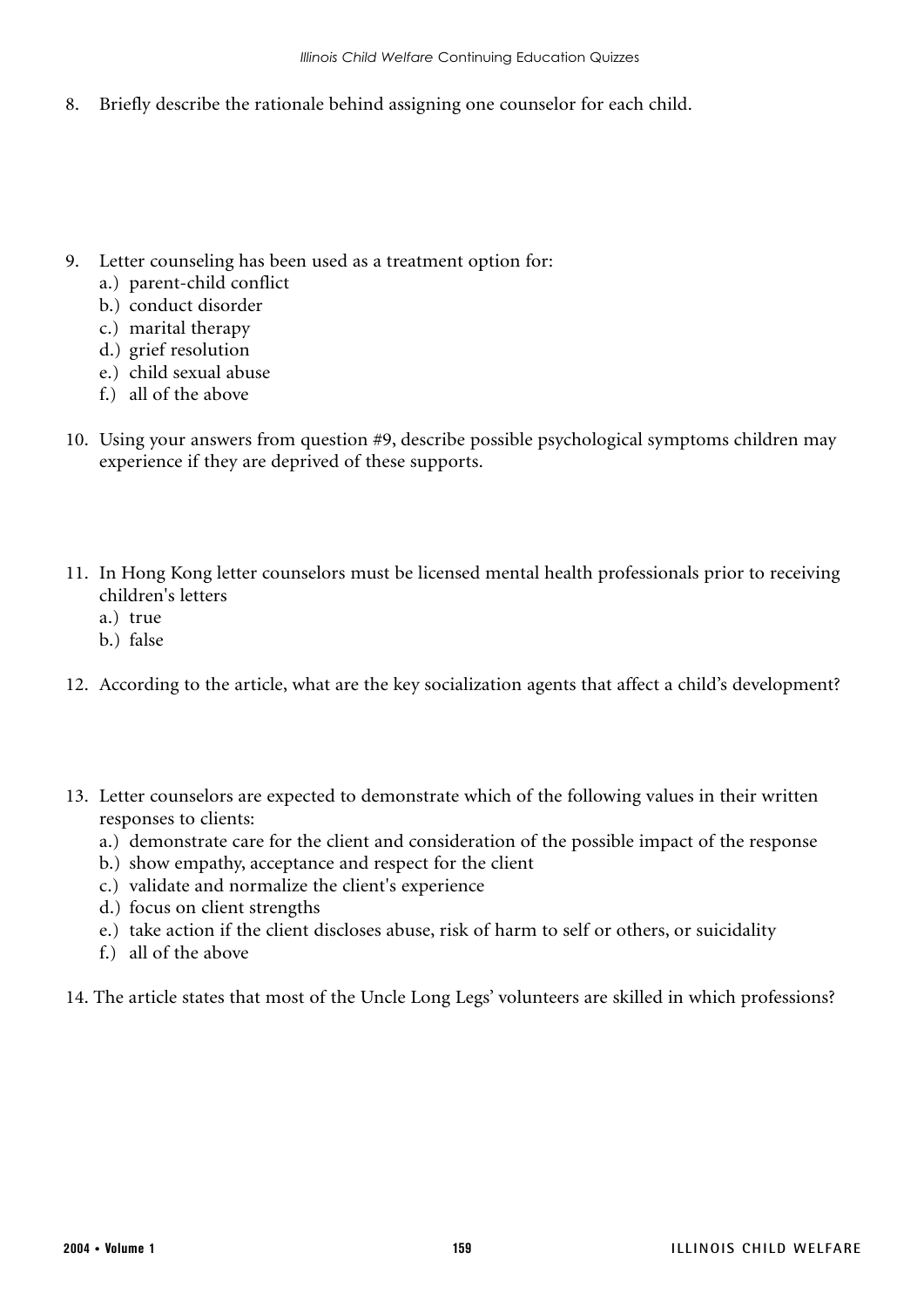#### The Case

- 15. What does Mary identify as the source of her unhappiness
	- a.) she believes that her mother loves her little brother but does not love her
	- b.) her little brother yells at her and orders her around
	- c.) anxiety over academic failure
	- d.) frequent scolding from her mother
	- e.) all of the above

#### 16. How does the counselor begin to help Mary with her problems?

- a.) the counselor thanks Mary for sharing her unhappy feelings
- b.) the counselor acknowledges the reality of Mary's perception of her problems
- c.) the counselor praises her for seeing more than one aspect of her mother's behavior
- d.) the counselor gives her direct advice about relaxing and studying
- e.) the counselor advises her to seek additional support from teachers and the school social worker
- f.) the counselor reminds her that the quality of her effort is more important than the outcome
- 17. What evidence do the letters present that Mary's mental state begins to improve?
	- a.) Mary expresses hope that her life will become happier
	- b.) Mary reports feeling better and more cared for in the relationship with her mother
	- c.) Mary shows an interest in improving the relationship with her brother
	- d.) Mary asks for help to improve her relationships with her friends
- 18. Which of the following factors does the author identify as present in successful letter counseling cases?
	- a.) timely written responses to the children
	- b.) the creation of a therapeutic alliance by assigning one particular individual who follows each child
	- c.) the counselor's assurances of a long-term correspondence
	- d.) the counselor's acceptance of the child's full range of emotion (negative, positive, etc.)
	- e.) specific advice to resolve the presenting problem and encouragement to use the advice
	- f.) the child's choice to use the letters as ongoing sources of support and reminders of the counseling relationship
	- g.) all of the above

Client Evaluation of the Service

- 19. What evidence did the survey respondents provide that the letter counseling service had been helpful?
	- a.) more than half of respondents identified the counselor among the first to contact when seeking advice
	- b.) the overwhelming majority of clients evaluated the service as helpful to them
	- c.) some respondents provided specific and personal examples of how they had been helped
	- d.) many recipients of the service chose to become letter counselors for other children once they were old enough to volunteer
	- e.) all of the above
- 20. Would you expect similar results if a service like Uncle Long Legs were to be implemented in the United States? Briefly discuss your opinion and rationale below.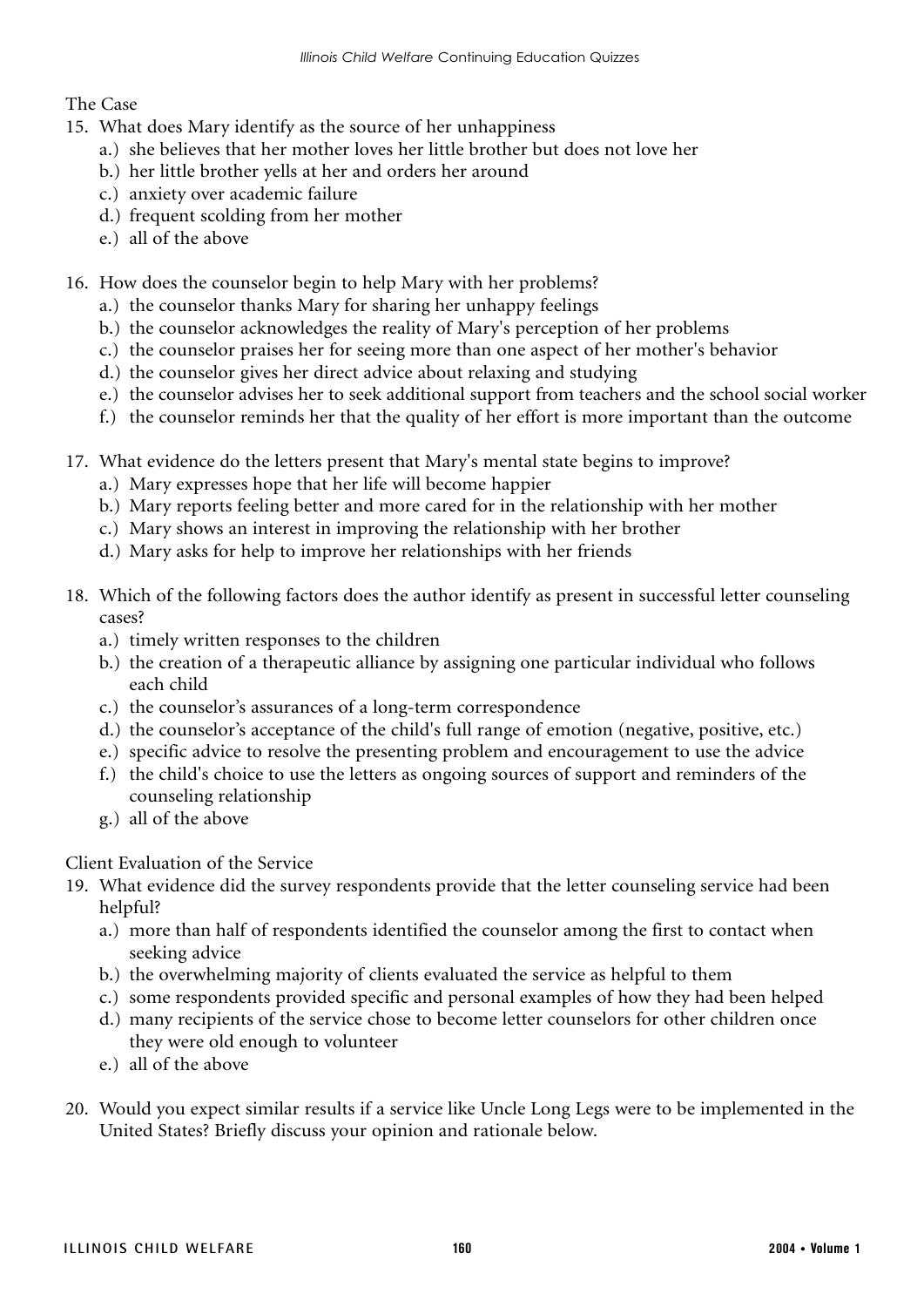# *ILLINOIS CHILD WELFARE* **CONTINUING EDUCATION QUIZZES** Teaching Strategies for Maltreated Students with Learning Disabilities<sup>1</sup>

- 1. Research indicates that child maltreatment produces negative effects on academic competence. From the list below, which negative effect(s) can child maltreatment produce?
	- A. Learning disability
	- B. ADD/ADHD
	- C. Low self-esteem
	- D. A and C
	- E. A and B
	- F. All of the above
	- G. None of the above
- 2. In comparing non-maltreated children to maltreated children in academic settings, what does research suggest?
	- A. Non-maltreated children are more motivated to learn
	- B. Maltreated children consistently score less on standardized testing
	- C. Maltreated children easily form relationships with teachers
	- D. Maltreated children demonstrated more negative affect towards their teachers and were less motivated to learn
	- E. All of the above
	- F. None of the above

3. The use of peer relations as a teaching strategy includes

and .

- 4. As a school social worker, how would you consult with an educator on a case involving a maltreated child with poor academic performance?
- 5. What may you suggest to the educator in terms of responding to the child presented above?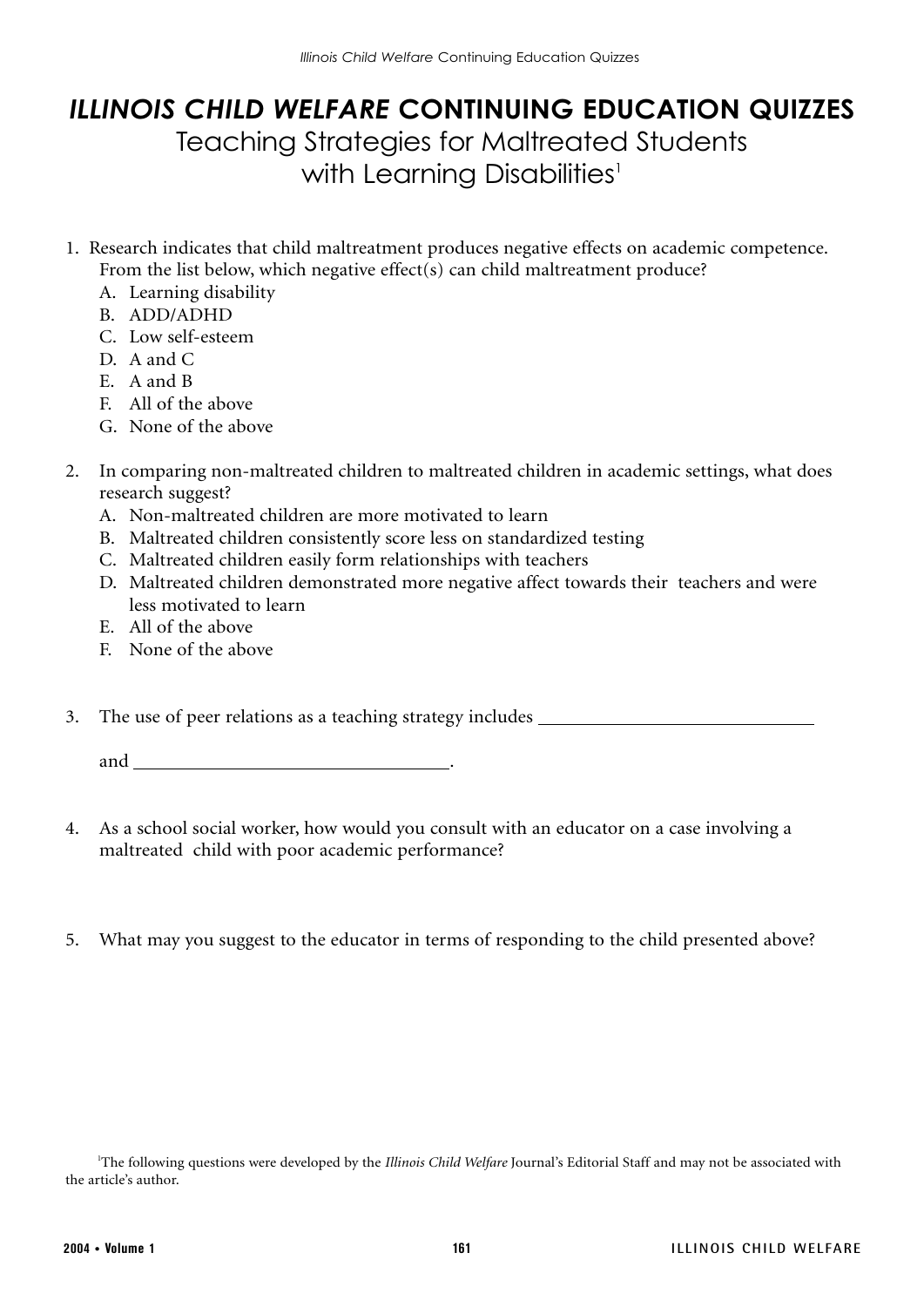- 7. Teachers are mandated reporters who must provide proof that abuse has occurred with children. a.) true
	-
	- b.) false
- 8. One concern educators hold with reporting abuse to child protective agencies is that investigations may not provide thorough assessments and analyses. What are some additional steps educators can take in addressing this issue?
- 9. The use of cooperative learning teaching methods with maltreated children is beneficial because:
	- A. children learn competitiveness through challenging one another on individual tasks
	- B. pupils work together to ensure one another's success
	- C. it provides intense social interactions which allow children to develop competitive problem solving skills necessary for future success
	- D. all of the above
	- E. none of the above
- 10. Peer tutoring is a beneficial teaching strategy for maltreated children in several ways. One is the enhancement of social skills, which is achieved through and .
- 11. Child victims of abuse and maltreatment experience the most difficulty with interpersonal and mathematical-logical aspects of intelligence, which are highly valued in educational settings.
	- a.) true
	- b.) false
- 12. According to the theory of Multiple Intelligence, what can teachers do to maximize a student's academic performance?
- 13. Reciprocal teaching, verbal mediation and scaffolding are teaching strategies derived from:
	- A. Theory of Multiple Intelligences
	- B. Cognitive Theory
	- C. Theory of Social Influences on Learning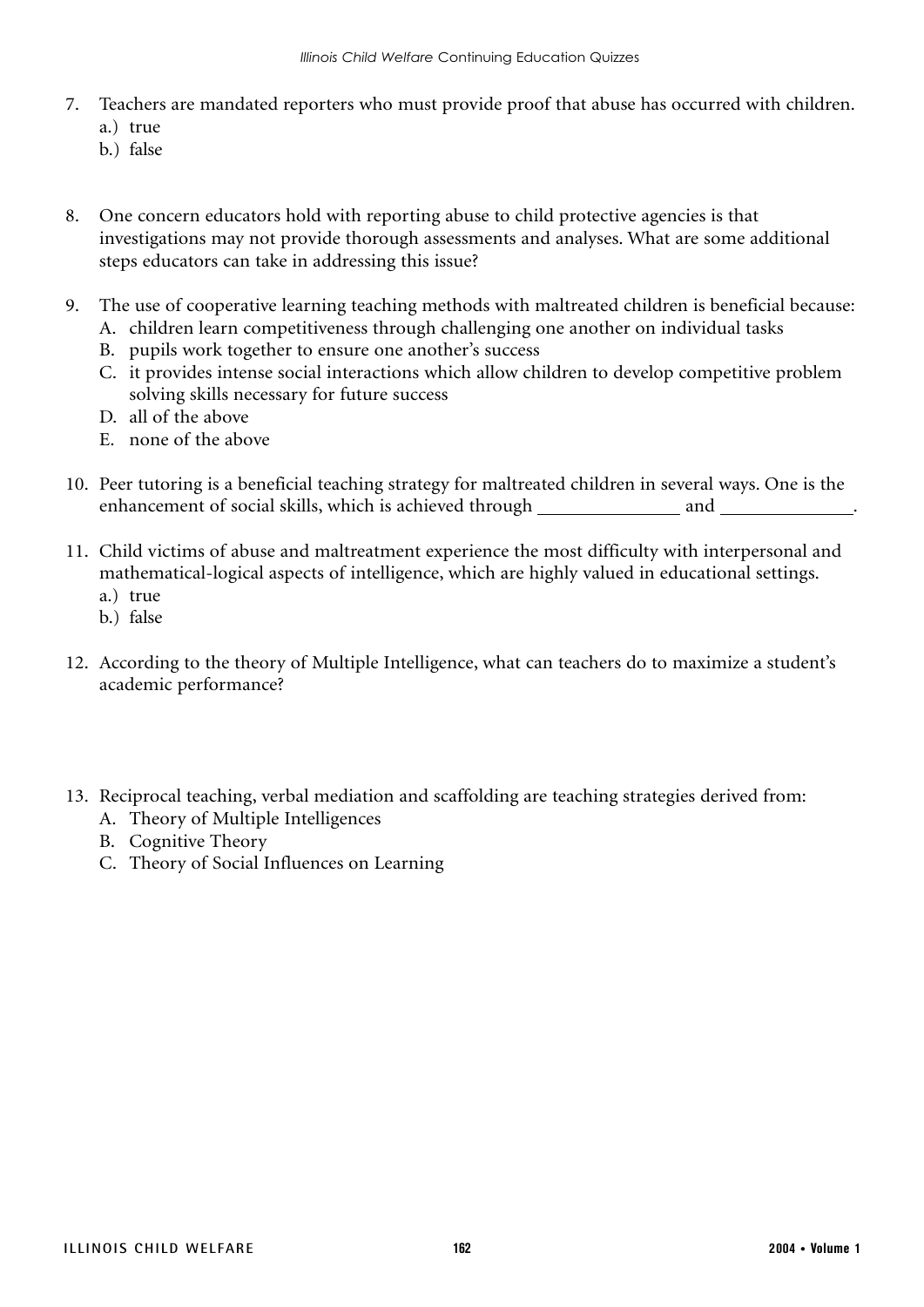- 14. Reciprocal teaching is a teaching strategy that can be valued for at risk children because it can:
	- A. assist children with understanding materials that originally would be too difficult to learn by themselves
		- B. increase confidence and self-esteem
		- C. create an environment where children can present abilities and be recognized for success
		- D. all of the above
- 15. As a school social worker, how might you address the issue of cultural diversity with an educator working with maltreated children of different ethnicities?
- 16. Mnemonic strategies help students recall information through association, categorization, visualization, and verbal repetition.
	- a.) true
	- b.) false
- 17. Some indicators of \_\_\_\_\_\_\_\_\_\_\_\_\_\_\_\_\_abuse are aggression or over compliance, low self-esteem, self-destructive behaviors, suicidal ideations and/or attempts, poor hygiene, and age-in appropriate distractibility.
	- A. Sexual
	- B. Physical
	- C. Emotional
	- D. Neglect
	- E. All of the above
- 18. Self-evaluations, teacher evaluations, and team assessments are methods of accountability associated with what teaching strategy?
	- A. cooperative learning
	- B. peer tutoring
	- C. Theory of Multiple Intelligences
	- D. Social Influence of Learning Theory
- 19. MI-compatible instruction can foster the academic success of at-risk children because it teaches to their strengths.
	- a.) true
	- b.) false
- 20. What are some ways teachers can help maltreated students become more organized?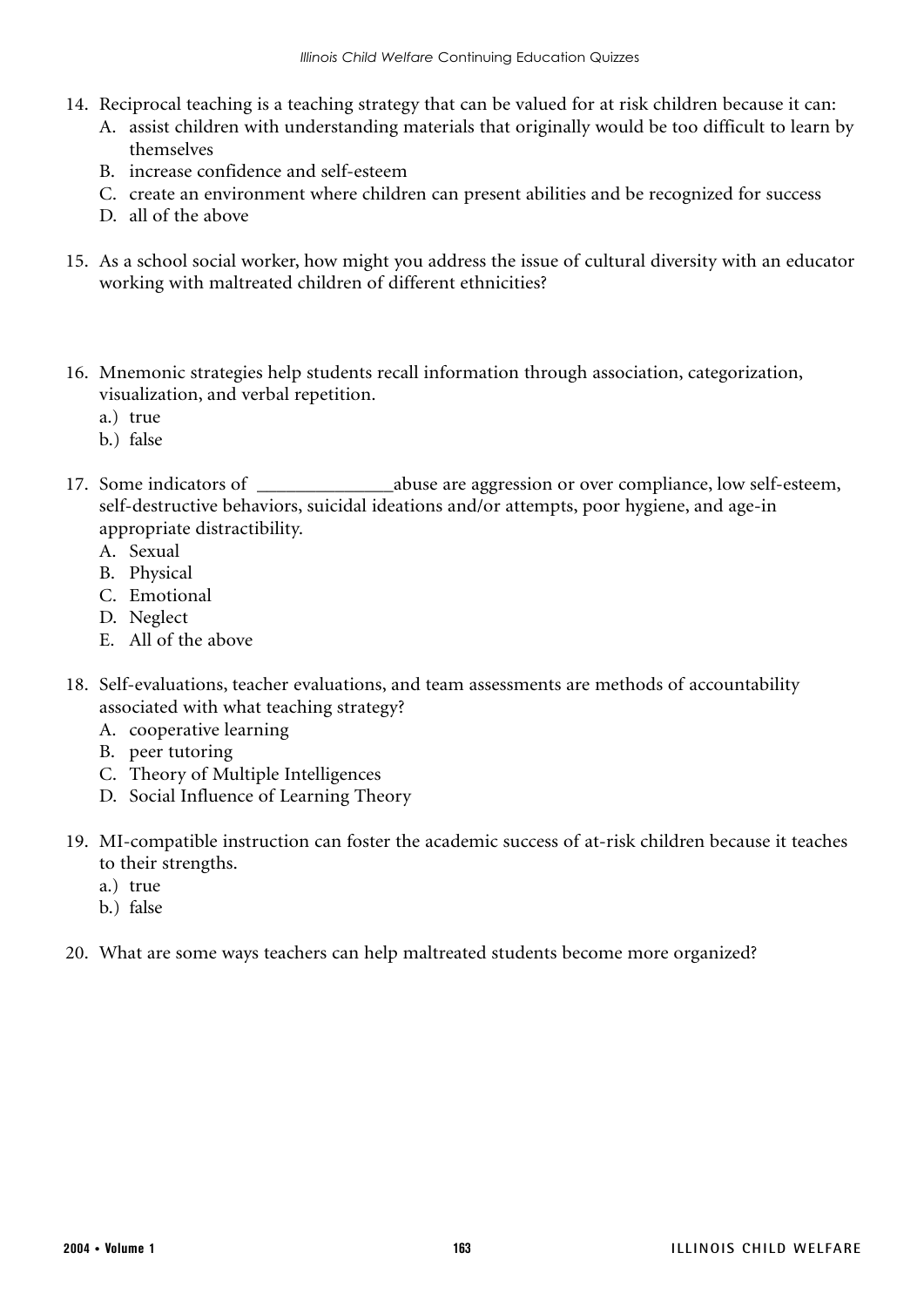# *ILLINOIS CHILD WELFARE* **CONTINUING EDUCATION QUIZZES** Missing Children, Changing Populations and Unrecognized Needs: Why Governor Blagojevich's Child Welfare Task Force was so Important<sup>1</sup>

- 1. What responsibilities did Governor Blagojevich ask the Task Force to meet through their research about the Department? Outline the six expectations listed in the article below.
- 2. Within the Department's system which children are most likely to become runaways?
	- A. male wards between ages 15 and 18
	- B. female wards between ages 12 and 15
	- C. male wards between ages 12 and 15
	- D. female wards between ages 14 and 16
- 3. Re-examining the incentive structure that favors adoption over reunification in performance contracting was a recommendation that the Task Force made concerning the overrepresentation of Hispanic children.
	- a.) true
	- b.) false
- 4. Concerning independent living and troubled youth, the Task Force suggested the use of a multi-systemic therapy (MST) approach for hospitalized wards. Describe key components of a MST approach below.
- 5. To develop an accurate picture of the child welfare system, Task Force members interviewed and received written input from which of the following groups?
	- A. case workers
	- B. supervisors
	- C. DCFS wards
	- D. all of the above
	- E. none of the above
- 6. What philosophy spearheaded the Department's decision to change the name of protective service workers from "Investigators" to "Protective Service Workers"?
- 7. The Task Force was divided into two working groups identified as and .

<sup>&</sup>lt;sup>1</sup>The following questions were developed by the *Illinois Child Welfare* Journal's Editorial Staff and may not be associated with the article's author.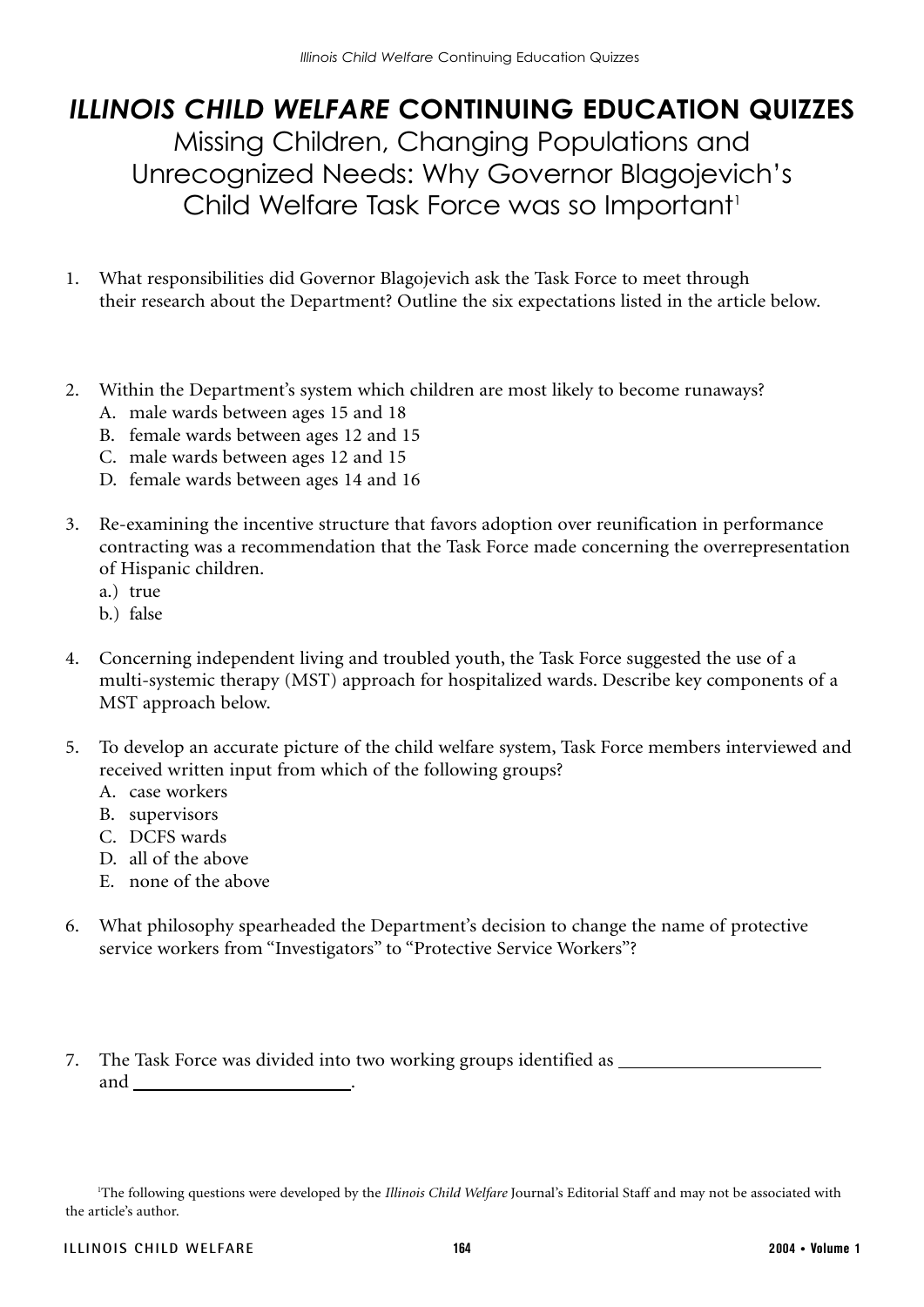- 8. In "indicated" reports children are often involved in more serious forms of maltreatment and are in greater need of protective services.
	- a.) true
	- b.) false
- 9. By gathering both quantitative and qualitative data from multiple sources, and analyzing it using both descriptive statistics and qualitative data analysis, what research aims did the Task Force accomplish?
	- a.) regulation of the bias associated with any one method
	- b.) triangulation
	- c.) hypothesis testing
	- d.) a and b
	- e.) none of the above
- 10. What type of services did the Task Force deem necessary to ensure that parents needing substance abuse treatment get proper referrals and treatment?
- 11. The Task Force recommended placing runaway children in alternative placements rather than returning them to the placement from which they had run. Briefly discuss one or two ideas that would provide an alternative placement.
- 12. According to the Task Force's investigation, the Department's inability to hire and develop qualified staff led to the critical shortage in direct service staff.
	- a.) true
	- b.) false
- 13. What responsibility does a "gate keeper" hold in the Department?
- 14. Concerning child protection investigations, the Task Force suggested that the Department review recommendations by which child welfare bureau for possible implementation? Check all that apply.
	- A. Inspector General
	- B. Child Welfare League of America
	- C. Child Death Review Team
	- D. American Humane Society
	- E. Department of Illinois Children's Bureau
- 15. Although members of the Task Force believed DCFS supervisors should spend most of the time supervising, they found that supervisors spend the majority of the available time doing and .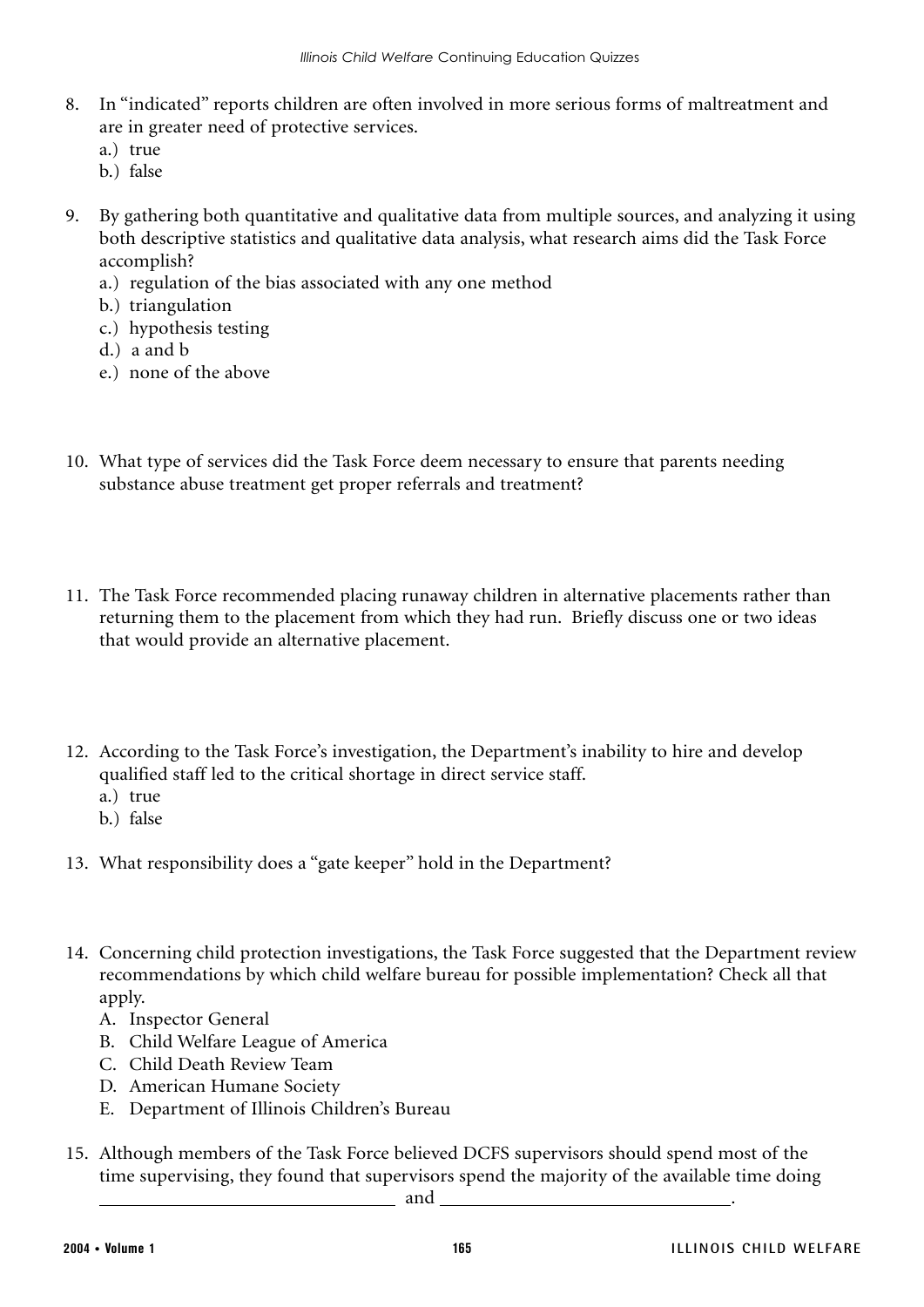- 16. Concerning adoption, the Task Force recommended that the Department expand the availability and range of services to families at risk of disruption, especially in areas of the state where there are disparities. What types of disparities did they discover?
- 17. Professionals employed by the Department suggested that the reason too little attention had been paid to child well-being was because:
	- A. case workers were not properly trained to identify such outcomes
	- B. case workers and managers focused on more easily measured outcomes
	- C. managers were unable to provide case workers the necessary guidance to identify such measures due to excessive paperwork and bureaucratic demands
	- D. all of the above
	- E. none of the above
- 18. The Task Force suggested that the Department focus on how children will be protected in the future rather than conducting traditional investigations in cases involving young children. a.) true
	- b.) false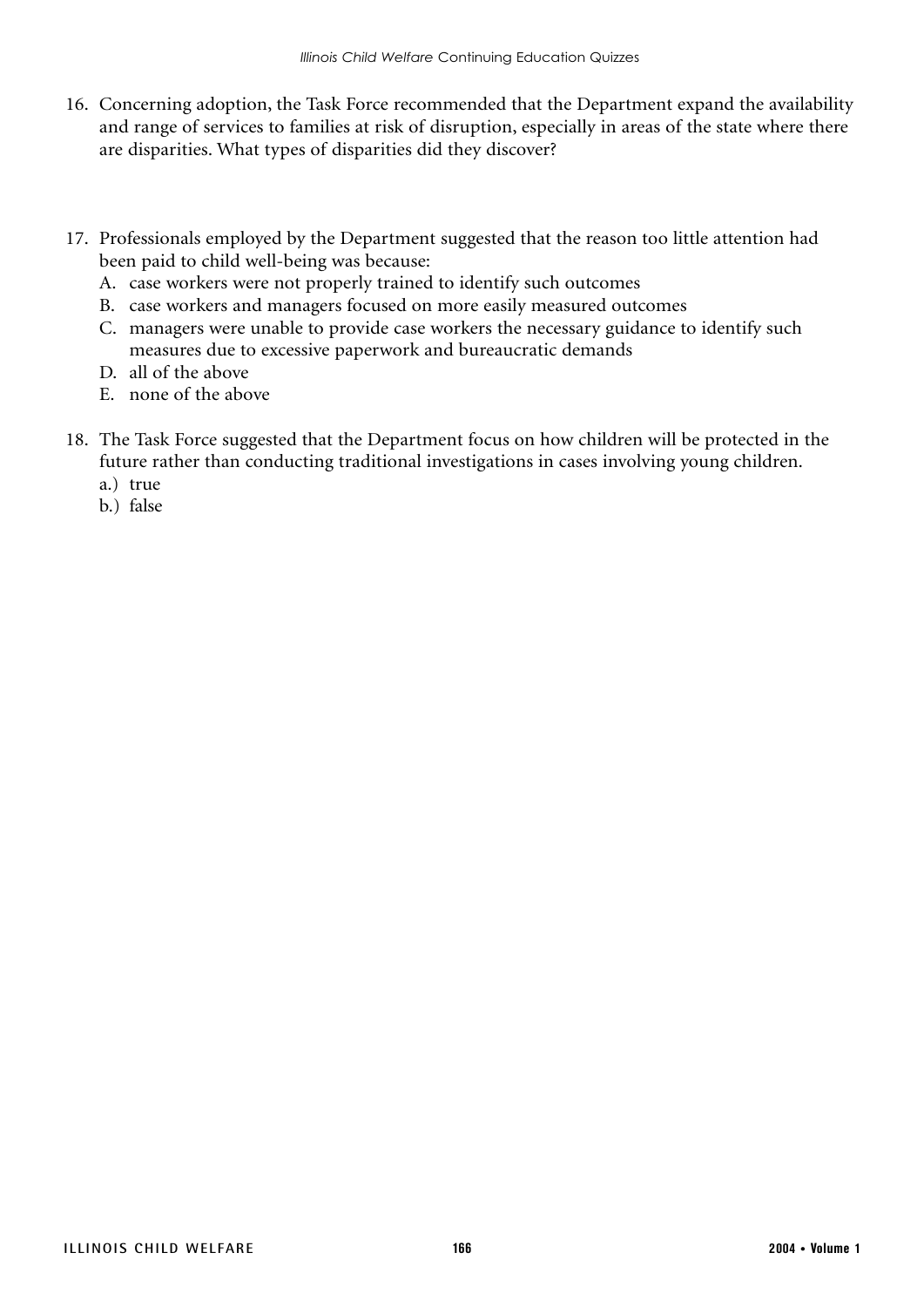## *ILLINOIS CHILD WELFARE* **CONTINUING EDUCATION QUIZZES** Latino Population Trends and Child Welfare Services: Reflections on Policy, Practice, and Research from the Latino Consortium Roundtable Discussions<sup>1</sup>

- 1. It is estimated that anywhere between 20% to 30% of all Latino families involved with IDCFS will need bilingual services at some point during the lifetime of the case.
	- a.) true
	- b.) false
- 2. The lack of linguistically appropriate resources for Latino families often inhibits them from:
	- A. receiving adequate services
	- B. fulfilling court mandates within ASFA timelines
	- C. making progress toward reunification
	- D. b & c
	- E. all of the above
	- F. none of the above
- 3. Statistics have shown that Latino children make up about 6% of open child cases and 16% of the total open family cases in the state of Illinois. What might this indicate?
	- A. The need for more foster care placements
	- B. Most Latino children are placed in foster and substitute care
	- C. Discrimination against reunifying Latino children and families
	- D. none of the above
	- E. all of the above
- 4. The goal of the Burgos Consent Decree was to provide a complete array of intact family, postreunification and basic services for Latino families in their respective communities.
	- a.) true
	- b.) false
- 5. What are the three policy and system reforms IDCFS and Illinois-based agencies presented to create opportunities to enhance permanency, safety and well being of Latino children?
- 6. Fifty-one percent of Latino children placed in substitute care are between the ages of 10 and 21. As a social worker, identify two clinical implications that may arise as a result of older children being placed in foster care.

<sup>&</sup>lt;sup>1</sup>The following questions were developed by the *Illinois Child Welfare* Journal's Editorial Staff and may not be associated with the article's author.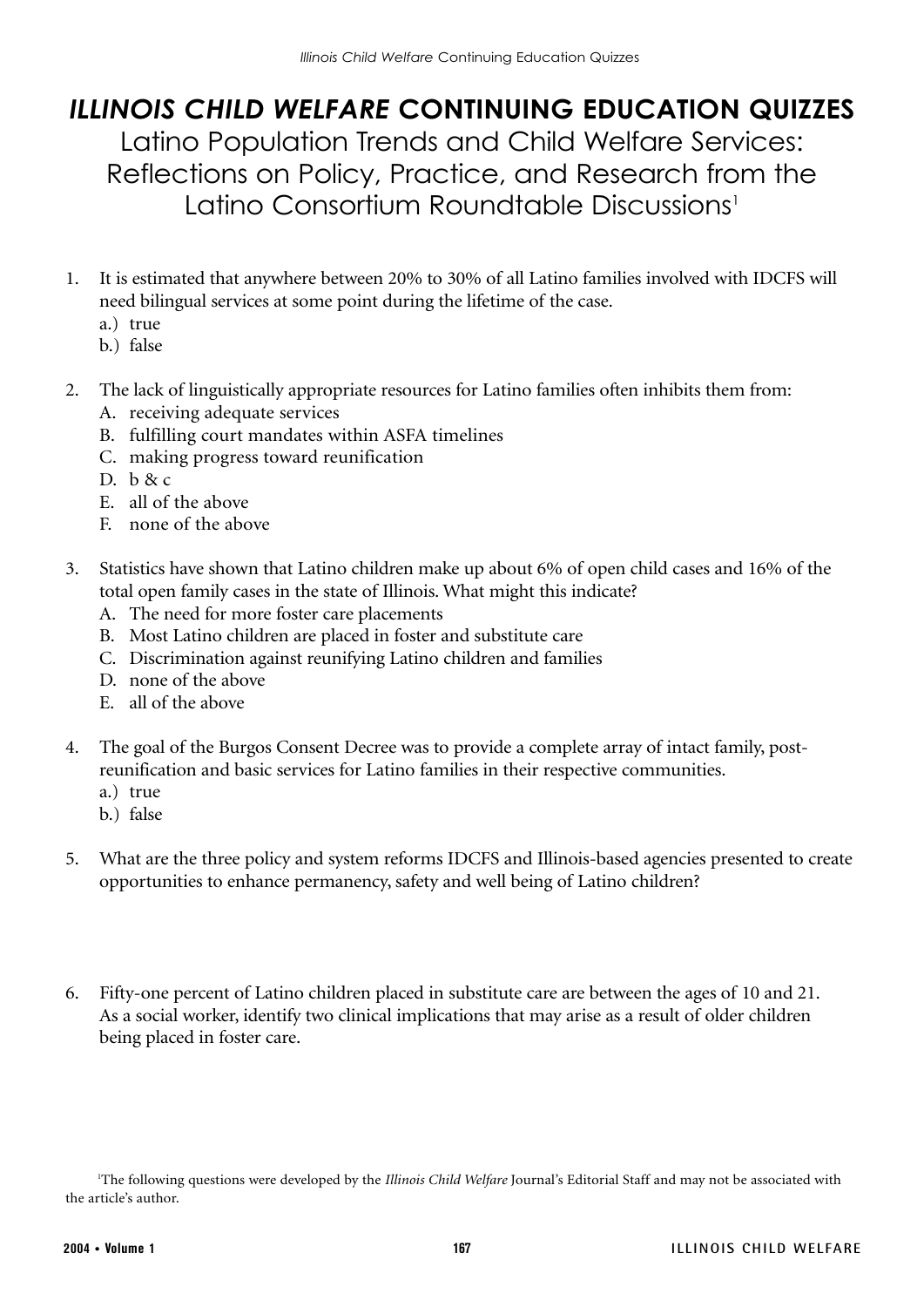- 7. Latino children placed with unlicensed kinship caregivers may face:
	- A. exclusion from additional compensation for the care of a child with special needs
	- B. risk of being taken away without opportunity for reunification
	- C. fewer opportunities to benefit from foster care training, advocacy, casework and auxiliary services
	- D. all of the above
	- E. a & c
- 8. Through the Memorandum of Understanding, the Consulate General of Mexico in Chicago assists IDCFS with what services?
- 9. About 72% of all Latino open child cases are in foster care.
	- a.) true
	- b.) false
- 10. The Latino Consortium's purpose is to:
	- A. improve services for Latino families in Cook County
	- B. provide holistic community-based bilingual and culturally competent services to Latino children and families
	- C. Assist other organizations and agencies to provide culturally competent services
	- D. b & c
	- E. all of the above
- 11. What watershed demographic within the Latino population is about to occur?
- 12. In June of 2004, the Memorandum of Understanding was strengthened to protect Mexican minors and their families. State briefly how the Memorandum of Understanding was strengthened.
- 13. What key role did IDCFS delegate to the Latino consortium on behalf of Latino children in substitute care?
- 14. State briefly: what protections are now afforded to Latino families as a result of the filing of the Burgos class action lawsuit?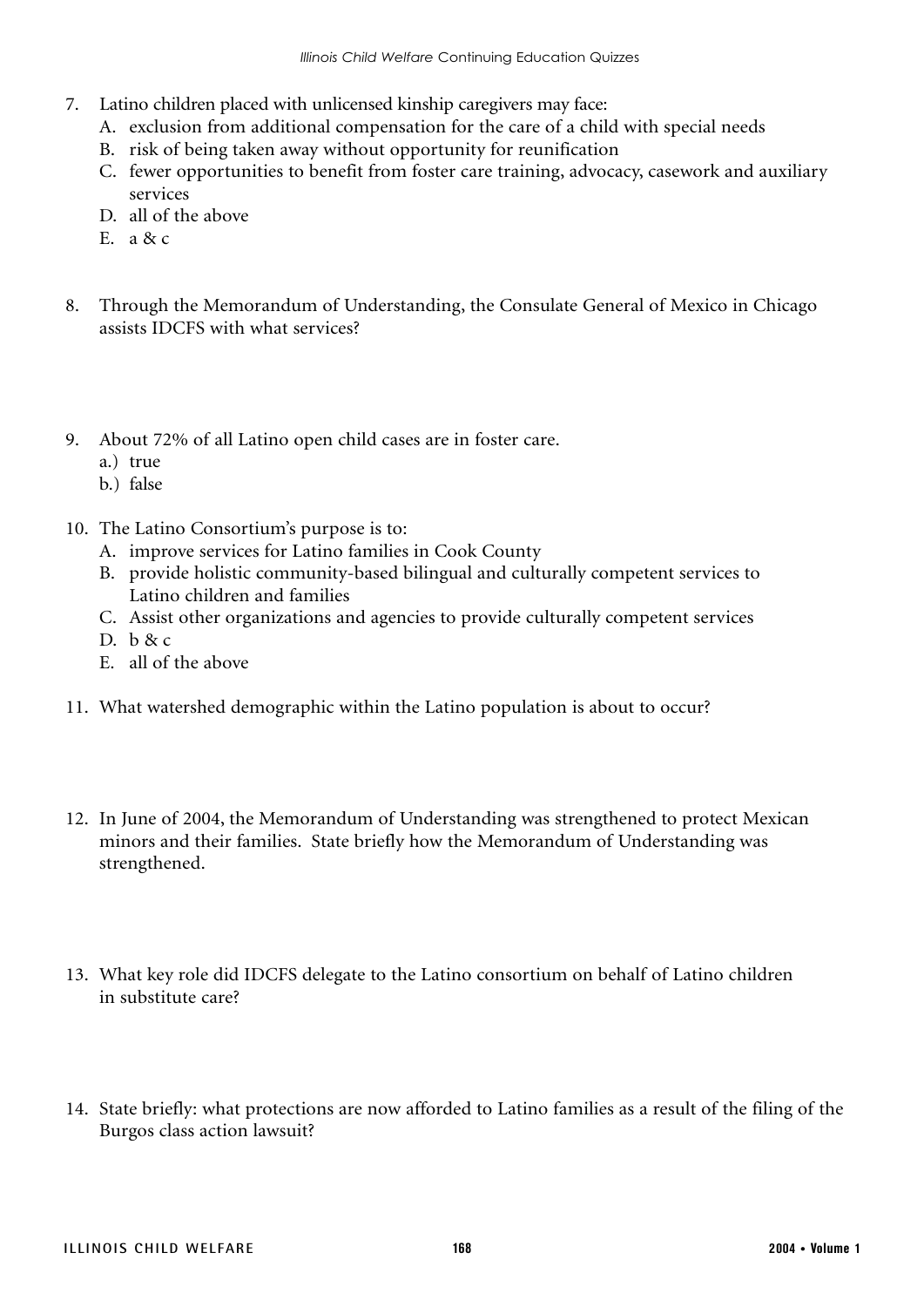15. Unfortunately, not all provisions of the Burgos Consent Decree have been fulfilled. Name some of the remaining difficulties in bringing Illinois under compliance with the Decree.

16. Name three recommendations made by the Latino Consortium that would address the language barriers and settlement patterns of Latino families in the state of Illinois.

- 17. According to the authors, being undocumented makes it considerably more difficult for Latino families to comply with the demands of the child welfare system. Briefly explain how the lack of documentation acts as a barrier to compliance.
- 18. State two recommendations made by the Latino Consortium that would address the needs of undocumented families.

19. State three recommendations made by the Latino Consortium to address the barriers to licensure faced by unlicensed relative foster parents.

20. Name three ways that data collection should be improved in order to more adequately address the problems faced by Latino families in the child welfare system.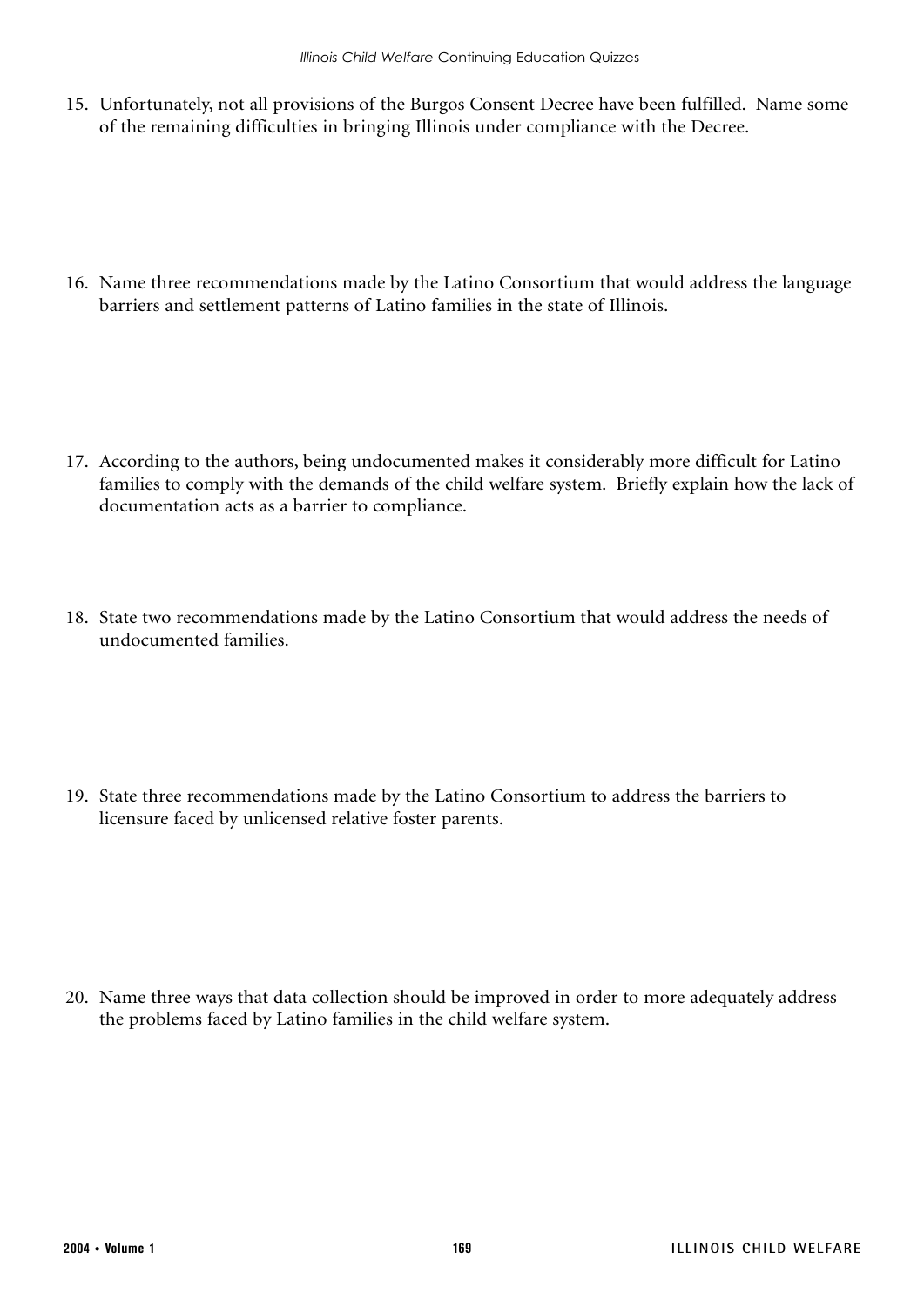# *ILLINOIS CHILD WELFARE* **CONTINUING EDUCATION QUIZZES** Annotated Bibliography: Why Are People of Color So Disproportionately Over-Represented in the Child Welfare System?1

- 1. State briefly how cultural diversity compounds the difficulty of defining child abuse.
- 2. With regard to sleeping arrangements, Ahn (1990) states that Asian mothers are much more permissive of parent-child co-sleeping as compared to other cultural groups. What does she identify as the Asian parents' motives for favoring this particular sleeping arrangement?
- 3. What disciplinary method did all ethnic groups identify as effective:
	- a. talking to children
	- b. spanking children
- 4. Identify the theory Ahn talks about that could alienate parents from other cultures. Explain briefly why the use of that theory would be difficult to accept for parents from cultures where parent/child relationships are hierarchical and undifferentiated.
- 5. What widely used American medical practice do Hong and Hong (1991) identify as abhorrent and painfully abusive to babies?
- 6. Define familism (according to Hong & Hong, 1991).
- 7. Brissett-Chapman (1997) argues for the development of culturally competent risk assessment tools for use with African-American families. In the absence of such tools, what have workers historically relied upon to assess risk?

<sup>&</sup>lt;sup>1</sup>The following questions were developed by the *Illinois Child Welfare* Journal's Editorial Staff and may not be associated with the article's author.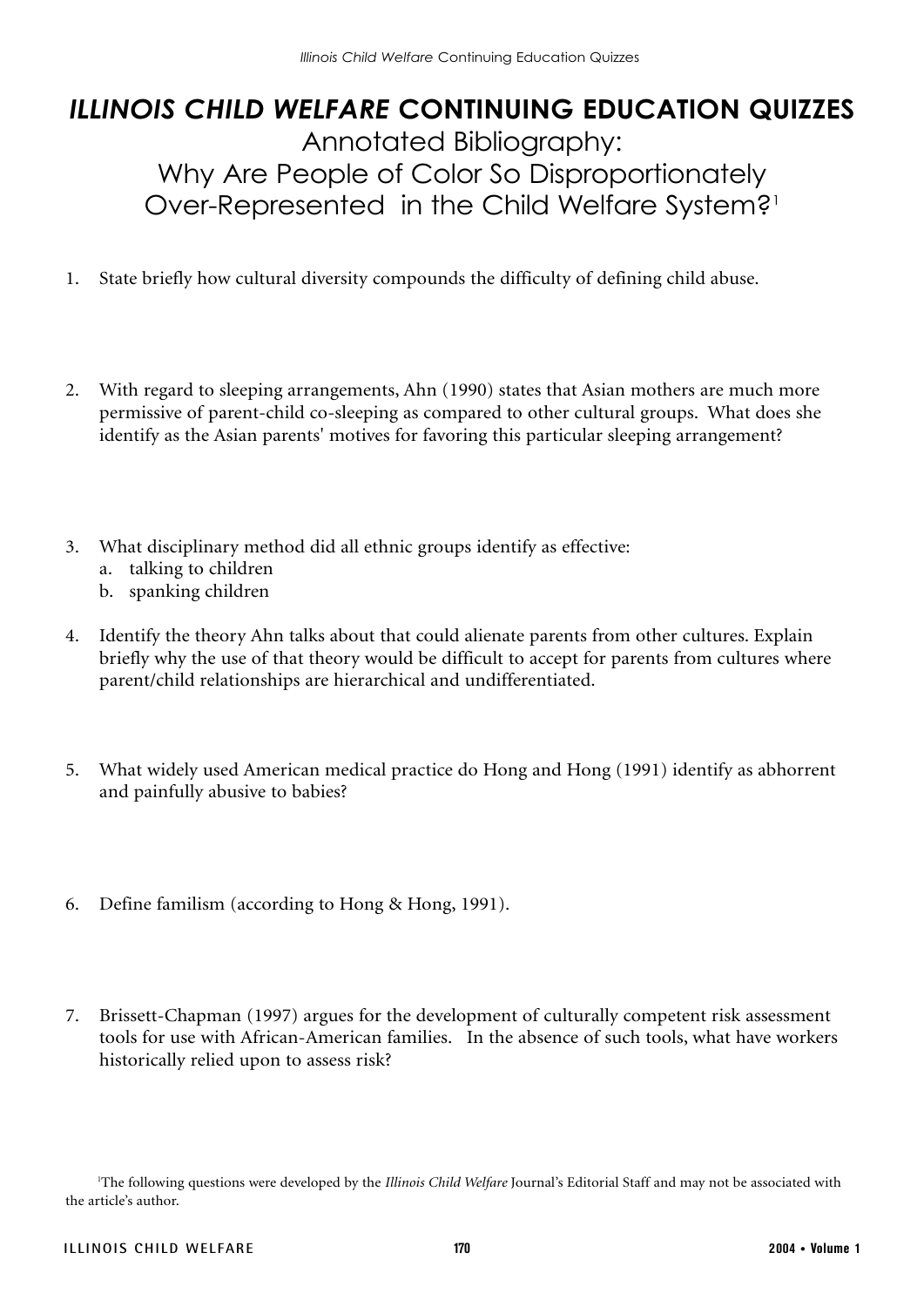- 8. Identify three of Brissett-Chapman's recommendations to better engage African-American families.
- 9. In the Jenny et al. (1999) research on missed cases of head trauma, the researchers found that medical teams tended to miss diagnosing head trauma more frequently in:
	- a. children from families of color
	- b. children from white families
- 10. Jenny et al. (1999) state that in 20 of the 54 missed cases of head trauma, that the baby's facial or head bruising was attributed to accidental injury. What developmental skill do they say babies should have to explain bruises to the face or head?
- 11. In the Lane et al. (2002) research on racial differences in the evaluation of pediatric fractures, the researchers found that medical teams tended to suspect child abuse more frequently when:
	- a. children from white families presented with fractures
	- b. children from families of color presented with fractures
- 12. To increase the validity of their study Lane et al. (2002) took a random sample of 100 patients and had their charts reviewed by an outside expert in child abuse. State briefly how the outside reviewer's opinion differed from doctors who had examined the injured children.
- 13. What recommendations from the AMA's Council on Ethical and Judicial Affairs do Lane et al. endorse?
- 14. What was the Flemming Rule (Lawrence-Webb, 1997)?
- 15. Woodley Brown and Bailey-Etta (1997) state that the higher incidence of reported cases of violence among African-Americans and the poor might reflect biased reporting. However, they state that the higher rate of reports may also be indicative of what reality?